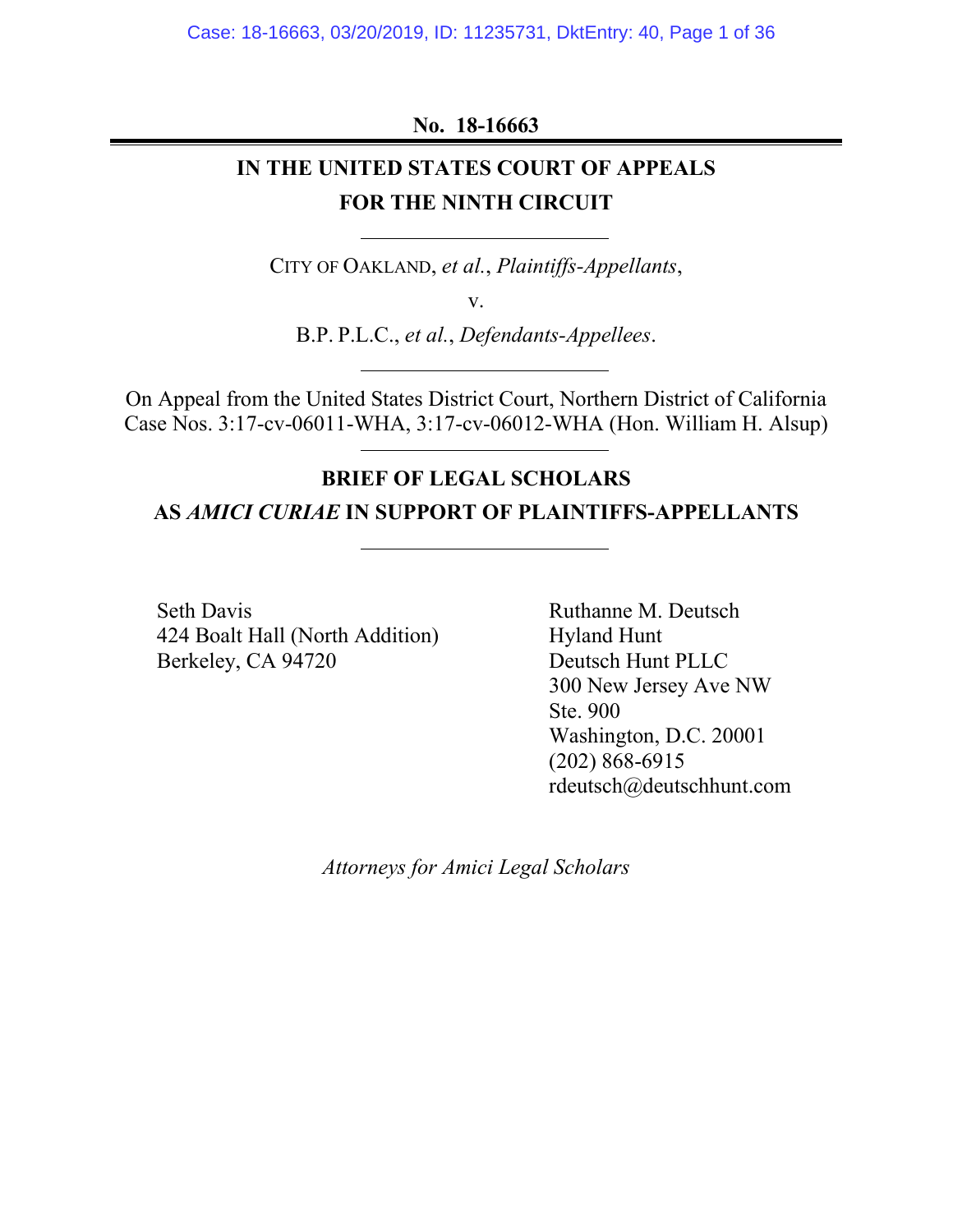# **TABLE OF CONTENTS**

| I.  |                | THE CITIES' COMPLAINTS PRESENT A RECOGNIZED CLAIM<br>OF PUBLIC NUISANCE UNDER CALIFORNIA LAW.  4                                           |    |
|-----|----------------|--------------------------------------------------------------------------------------------------------------------------------------------|----|
|     | A <sub>1</sub> | California Public Nuisance Law Is A Well-Established Vehicle                                                                               |    |
|     | <b>B.</b>      | The Cities' Wrongful Promotion Claims Rest Upon An<br>Established Basis For Public Nuisance Liability Under                                |    |
| II. |                | AN EQUITABLE ABATEMENT REMEDY WOULD FURTHER<br>CALIFORNIA TORT LAW'S GOAL OF HAVING WRONG-<br>DOERS INTERNALIZE THE COSTS OF INJURIES THEY |    |
|     | А.             | California Tort Law Recognizes The Cost-Internalization                                                                                    |    |
|     | <b>B.</b>      | Fossil Fuel Producers Are Likely The Best Cost Avoiders.  14                                                                               |    |
| Ш.  |                | THE DISTRICT COURT ERRED IN REMOVING AND                                                                                                   |    |
|     | A.             | The Cities' Complaints Seek An Established Form Of Relief                                                                                  |    |
|     | <b>B.</b>      | The Cities' Suits Do Not Require The Court To Balance All                                                                                  |    |
|     | C.             | The Cities' Complaints Rest Upon Well-Recognized Principles                                                                                | 23 |
|     |                |                                                                                                                                            |    |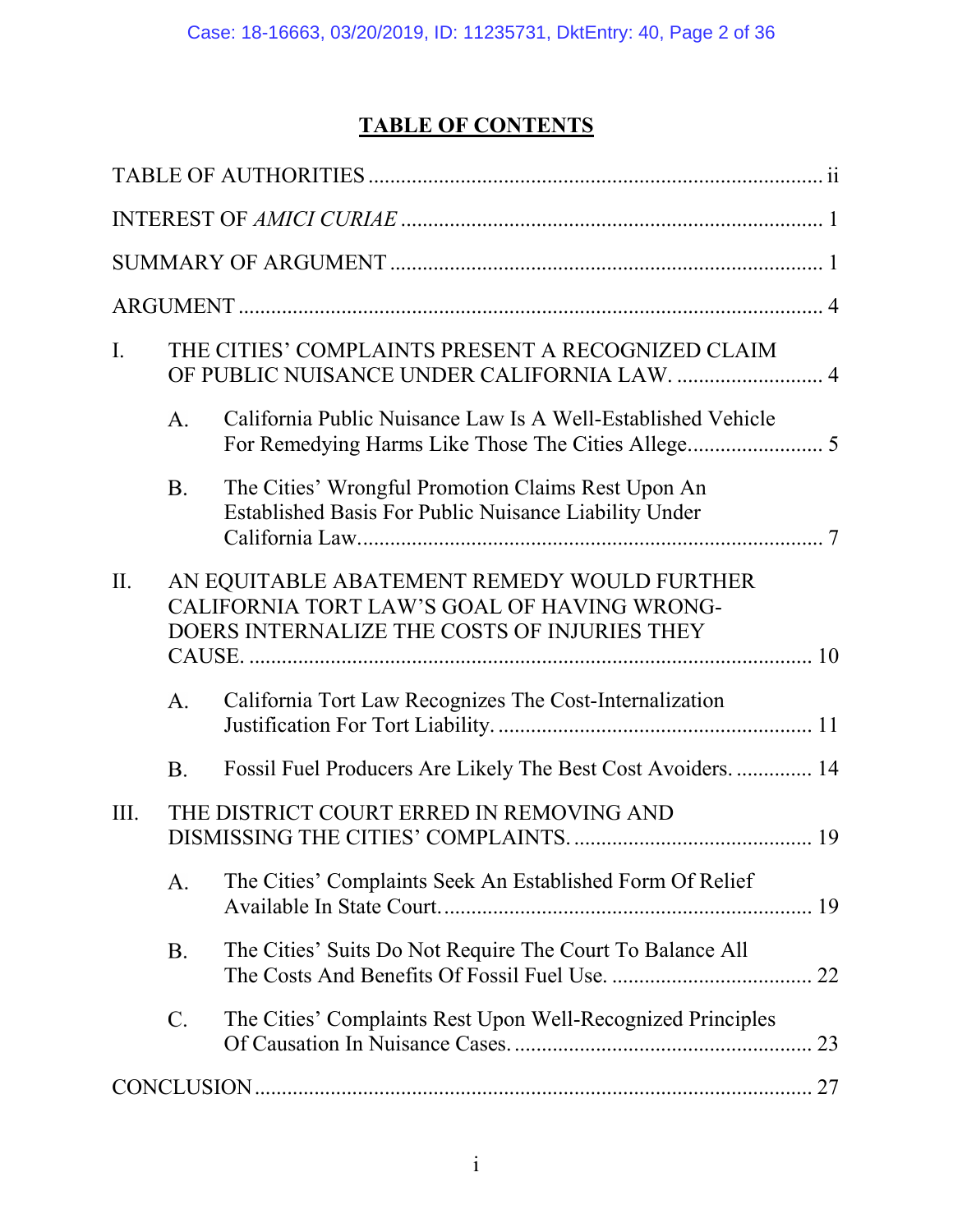# **TABLE OF AUTHORITIES**

<span id="page-2-0"></span>

| Page(s)                                                 |  |
|---------------------------------------------------------|--|
| <b>CASES</b>                                            |  |
| Boim v. Holy Land Found. for Relief & Dev.,             |  |
| Boomer v. Atlantic Cement Co.,                          |  |
| Bowen v. Wendt,                                         |  |
| Carter v. Chotiner,                                     |  |
| City of Modesto Redevelopment Agency v. Superior Court, |  |
| City of Turlock v. Bristow,                             |  |
| County of Santa Clara v. Atlantic Richfield Co.,        |  |
| <i>Heto v. Glock,</i>                                   |  |
| Merrill v. Navegar, Inc.,                               |  |
| Orange Cty. Water Dist. v. The Arnold Eng'g Co.,        |  |
| People v. ConAgra Grocery Prods. Co.,                   |  |
| People v. Gold Run Ditch & Mining Co.,                  |  |
| People ex rel. Gallo v. Acuna,                          |  |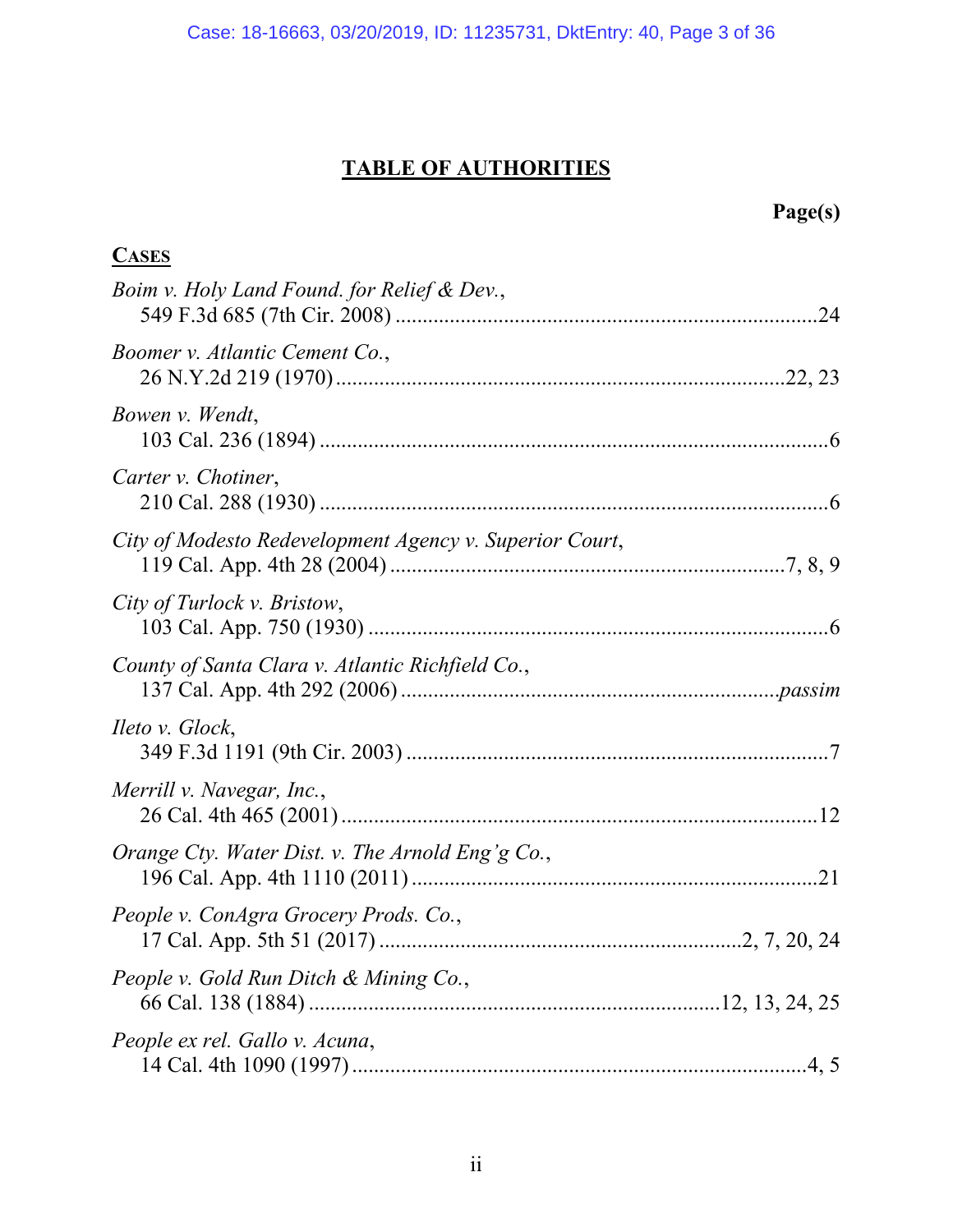| People ex rel. Ricks Water Co. v. Elk River Mill & Lumber Co., |  |
|----------------------------------------------------------------|--|
| Picot v. Weston,                                               |  |
| Potter v. Firestone Tire & Rubber Co.,                         |  |
| Selma Pressure Treating Co. v. Osmose Wood Preserving Co.,     |  |
| Sindell v. Abbott Labs.,                                       |  |
| Union Oil Co. v. Oppen,                                        |  |
| Vasilenko v. Grace Family Church,                              |  |
| Wade v. Campbell,                                              |  |
| Wilson v. S. Cal. Edison Co.,                                  |  |
| Wilson v. S. Cal. Edison Co.,                                  |  |
| Yahoo! Inc. v. La Ligue Contre Le Racisme Et L'Antisemitisme,  |  |

# **STATUTES**

| Cal. Civ. Code       |  |
|----------------------|--|
|                      |  |
|                      |  |
| Cal. Civ. Proc. Code |  |
|                      |  |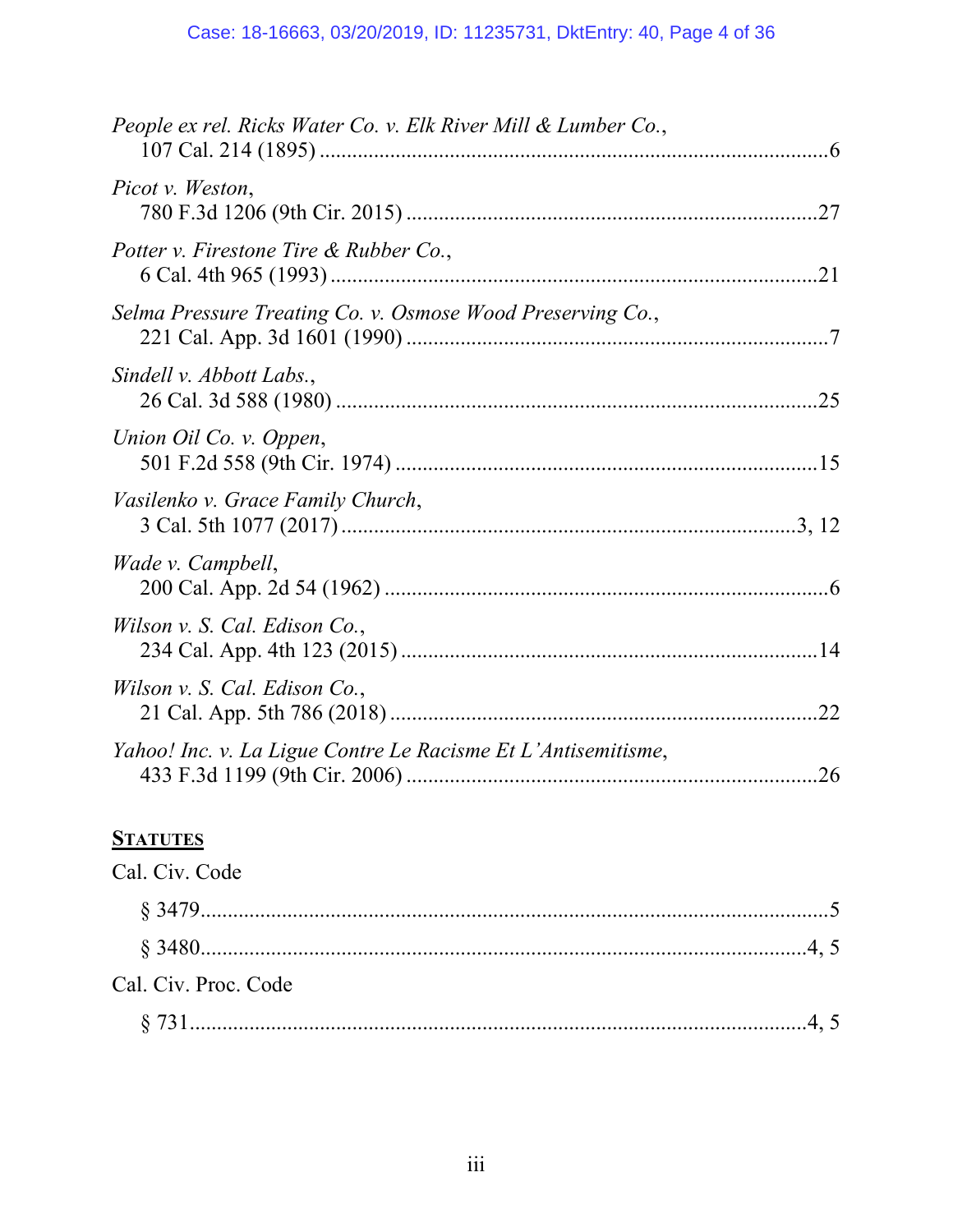# **OTHER AUTHORITIES**

| A. Bryan Endres & Lisa Schlessinger, Pollen Drift: Reframing the<br>Biotechnology Liability Debate, 118 Penn St. L. Rev. 815 (2014)15               |  |
|-----------------------------------------------------------------------------------------------------------------------------------------------------|--|
| Daniel A. Farber, Adapting to Climate Change: Who Should Pay, 23                                                                                    |  |
| Daniel A. Farber, Basic Compensation for Victims of Climate Change,                                                                                 |  |
| Denise E. Antolini, <i>Modernizing Public Nuisance: Solving the</i><br>Paradox of the Special Injury Rule, 28 Ecology L.Q. 755 (2001)10             |  |
| Eduardo M. Peñalver, Acts of God or Toxic Torts? Applying Tort<br>Principles to the Problem of Climate Change, 38 Nat. Res. J. 563                  |  |
| Frank I. Michelman, <i>Pollution as a Tort: A Non-Accidental</i>                                                                                    |  |
| Guido Calabresi, The Costs of Accidents: A Legal and Economic                                                                                       |  |
| Guido Calabresi, Views and Overviews, 1967 U. Ill. L.F. 600 16                                                                                      |  |
| Guido Calabresi & A. Douglas Melamed, <i>Property Rules</i> , <i>Liability</i><br>Rules, and Inalienability: One View of the Cathedral, 85 Harv. L. |  |
| Guido Calabresi & Jon T. Hirschoff, Toward a Test for Strict Liability                                                                              |  |
| Jonathan Zasloff, The Judicial Carbon Tax: Reconstructing Public<br>Nuisance and Climate Change, 55 UCLA L. Rev. 1827 (2008)16, 17, 18              |  |
| Lindsay F. Wiley, Rethinking the New Public Health, 69 Wash. & Lee                                                                                  |  |
| Louis Kaplow & Steven Shavell, <i>Property Rules Versus Liability</i><br>Rules: An Economic Analysis, 109 Harv. L. Rev. 713 (1996) 12, 23           |  |
| Manoochehr Shirzaei & Roland Burgmann, Global Climate Change<br>and Local Land Subsidence Exacerbate Inundation Risk to the San                     |  |
| Restatement (Second) of Torts (Am. Law. Inst. 1979)14, 15, 24                                                                                       |  |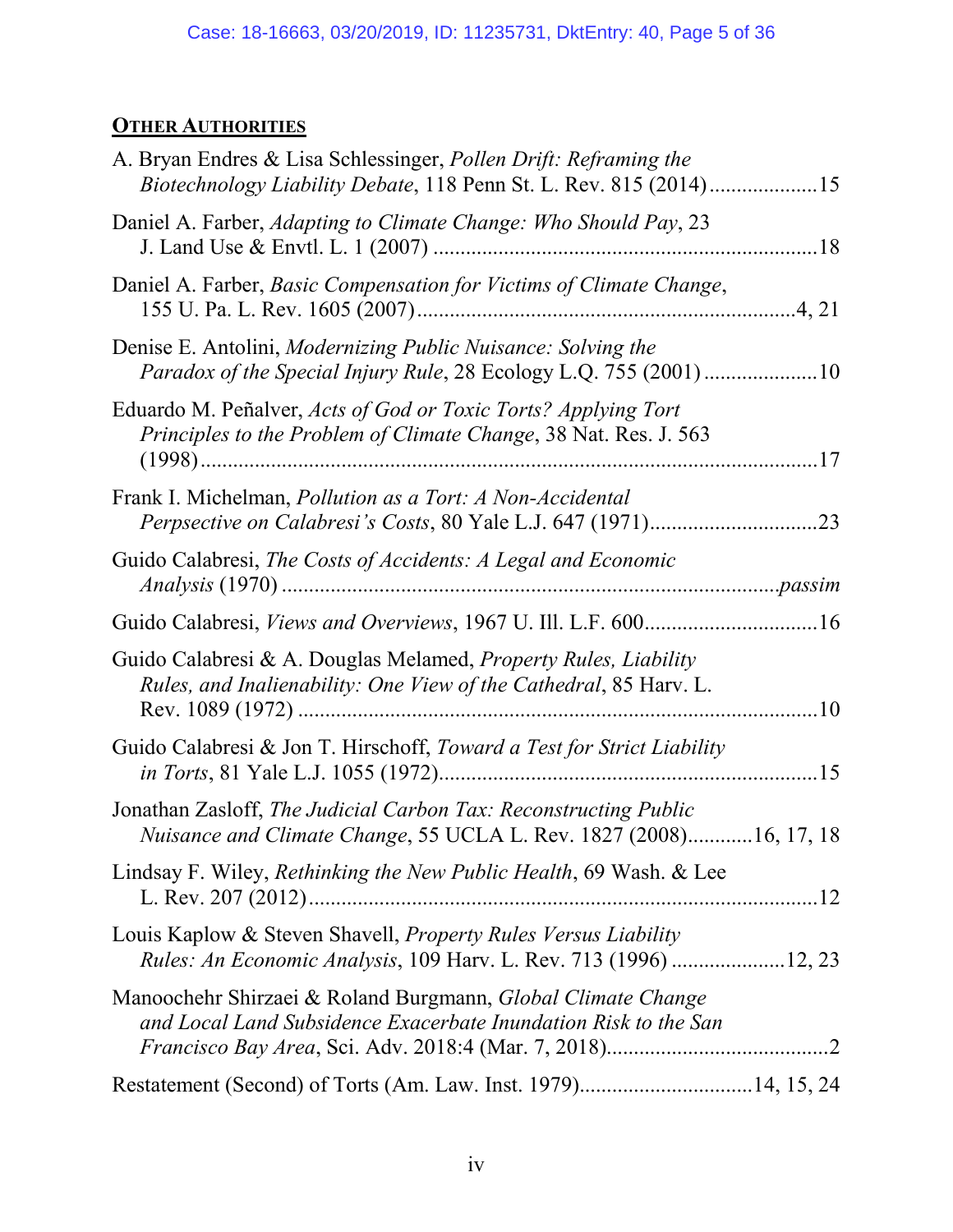Robert Cooter & Thomas Ulen, *Law and Economics* (2d ed. 1977).......................11 W. Page Keeton et al., *Prosser and Keeton on the Law of Torts* (5th ed. 1984).....22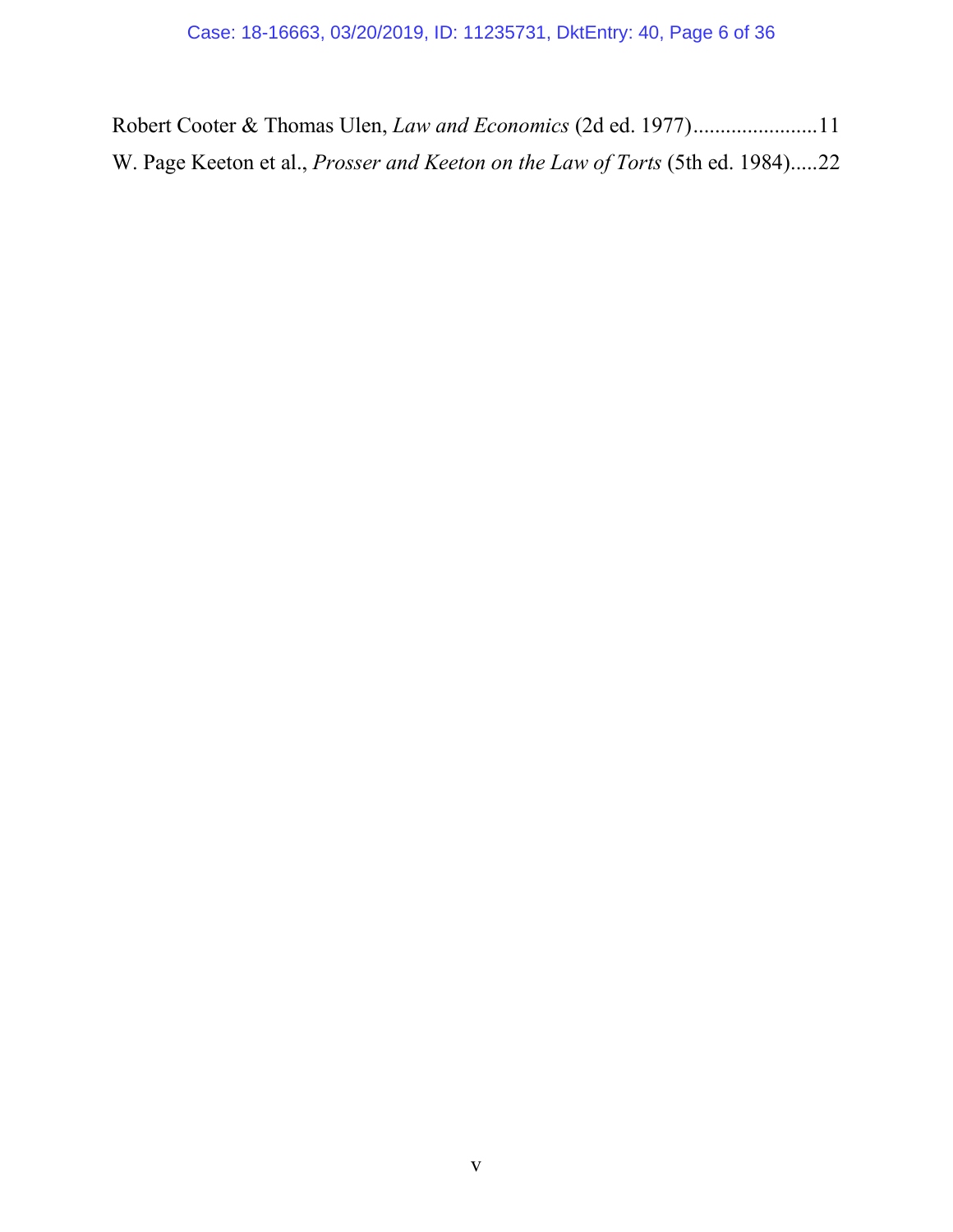## **INTEREST OF** *AMICI CURIAE*

<span id="page-6-0"></span>*Amici* are professors of property law, tort law, and related private law subjects at institutions across the United States. [1](#page-6-2) *Amici* have extensive experience studying and teaching the doctrines of nuisance law, including the doctrines implicated by these cases, and share a scholarly interest in the proper application of those doctrines. With this brief, they seek to assist the Court by explaining the application of settled doctrines and theoretical principles that are relevant to the resolution of this appeal.

*Amici* submit this brief solely on their own behalf, not as representatives of their universities. *Amici*'s names are listed in Appendix A, with institutional affiliations provided solely for purposes of identification.

### **SUMMARY OF ARGUMENT**

<span id="page-6-1"></span>Because the Cities' complaints rest upon well-recognized California doctrines of public nuisance law, their state law claims should never have been removed from state court. The Cities' public nuisance abatement actions present the sort of claims that California tort law is well-equipped to address. Defendants—five of the largest investor-owned fossil fuel producers in the world—do not dispute that the

<span id="page-6-2"></span><sup>&</sup>lt;sup>1</sup> The brief is submitted in accord with Fed. R. App. P. 29(a) and corresponding Ninth Circuit Rules. All parties have consented to the submission of amicus curiae briefs in this case. As required by Fed. R. App. P. 29(a)(4)(E), no counsel for a party authored this brief in whole or in part, and no person other than amici or their counsel made a monetary contribution intended to fund the preparation or submission of this brief.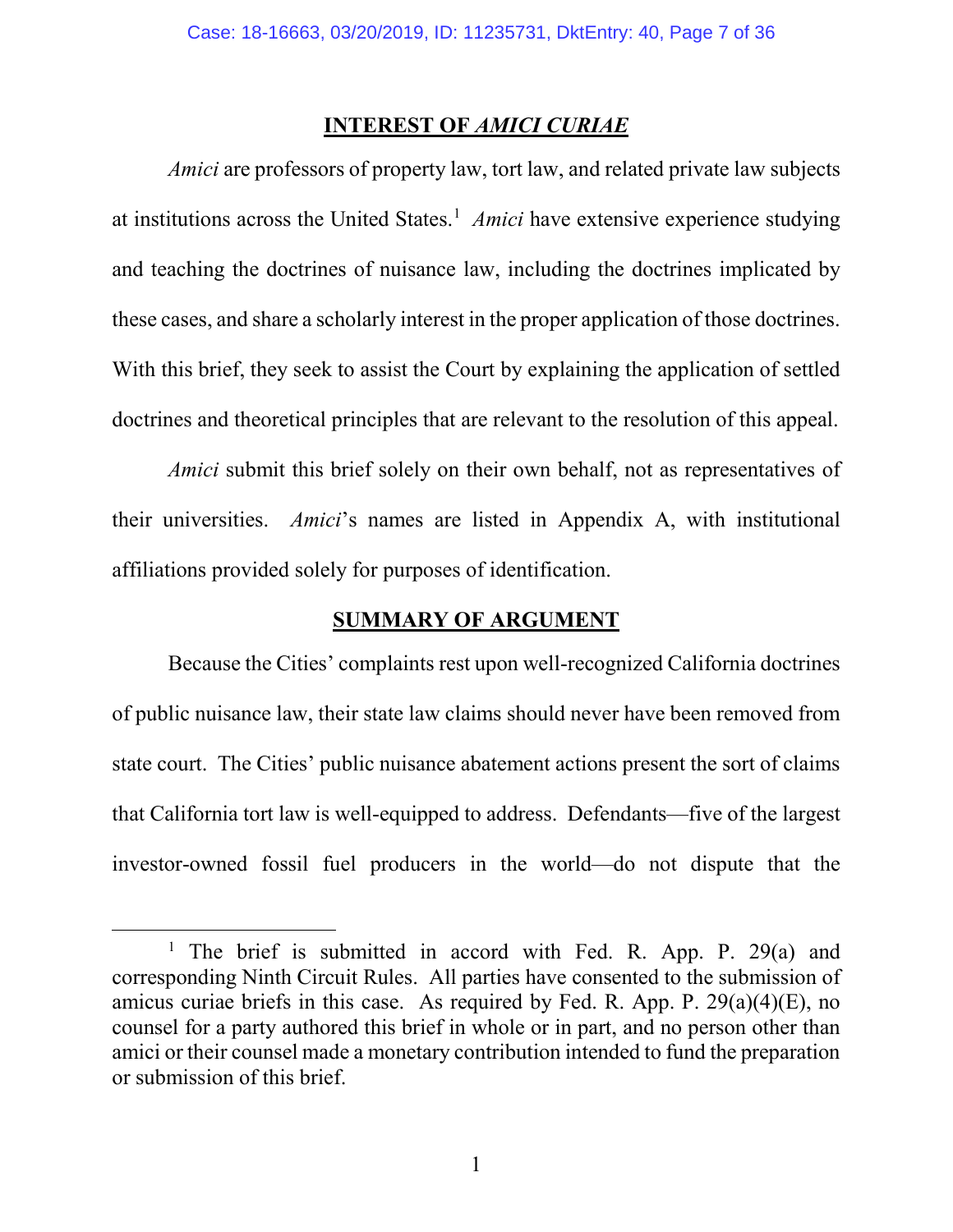### Case: 18-16663, 03/20/2019, ID: 11235731, DktEntry: 40, Page 8 of 36

combustion of fossil fuels has led to global warming or that global warming has in turn led to sea level rise. Nor do they dispute that sea level rise threatens both Oakland and San Francisco, which are among the most impacted municipalities in the world.<sup>[2](#page-7-0)</sup> And at this stage in the litigation, the Court must accept as true the Cities' allegations that Defendants knowingly misrepresented the risks of fossil fuel combustion while selling fossil fuels. *See* Oak. First Amended Complaint ¶¶ 95– 123 ("Oak. FAC"); S.F. First Amended Complaint ¶¶ 95–123 ("S.F. FAC").

The question here, then, is which forum should decide whether these producers of fossil fuels should pay to abate the harms caused by that wrongful promotion. Whatever the complexities of climate change litigation against direct emitters of interstate pollution, the answer to that question is not complicated. California courts are well-equipped to decide how these cases fit within California law establishing that those who knowingly contribute to "the creation of a substantial and unreasonable interference with a public right" are liable to pay for abating the interference under the law of public nuisance. *See People v. ConAgra Grocery Prods. Co.*, 17 Cal. App. 5th 51, 79, 132–34 (2017) (holding that trial court "was well within [its] discretion" to order defendant manufacturers of lead paint "to deposit funds in an abatement fund, which would be utilized to prospectively fund

<span id="page-7-0"></span> <sup>2</sup> *See generally* Manoochehr Shirzaei & Roland Burgmann, *Global Climate Change and Local Land Subsidence Exacerbate Inundation Risk to the San Francisco Bay Area*, Sci. Adv. 2018: 4 (Mar. 7, 2018).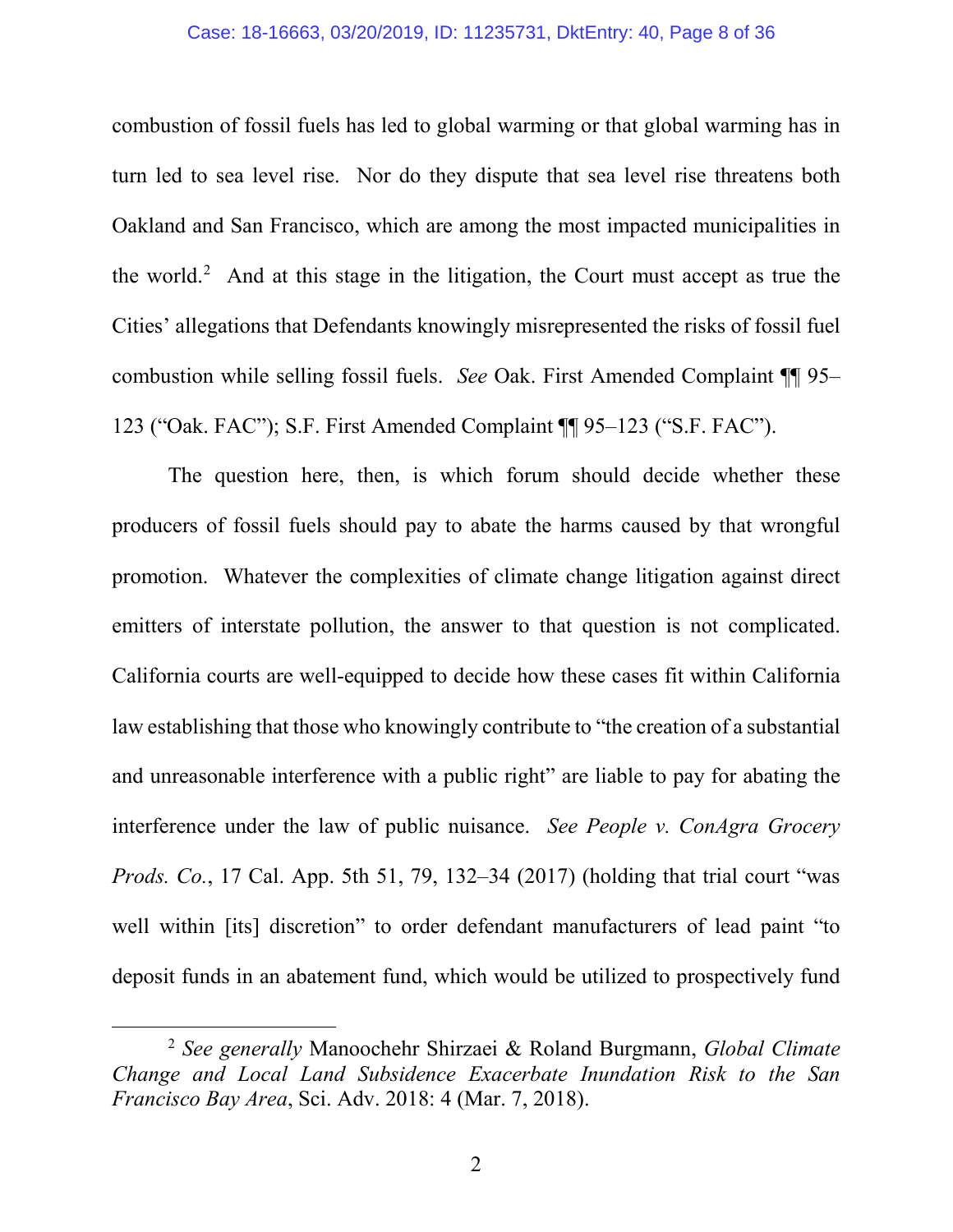### Case: 18-16663, 03/20/2019, ID: 11235731, DktEntry: 40, Page 9 of 36

remediation of the public nuisance"). This doctrine covers manufacturers that knowingly promote a hazardous product and thereby create a substantial and unreasonable hazard to public safety, health, and welfare. *See, e.g.*, *County of Santa Clara v. Atlantic Richfield Co.*, 137 Cal. App. 4th 292, 309 (2006). The Cities' state law complaints thus present recognized claims of public nuisance under California law that California courts should adjudicate.

Nuisance liability provides an efficient remedy, as it would force Defendants to internalize the costs of any wrongful promotion of fossil fuels. Cost internalization is among the principal aims of California tort law. *See, e.g.*, *Vasilenko v. Grace Family Church*, 3 Cal. 5th 1077, 1087 (2017). To date, Defendants have externalized the costs of their wrongful promotion of fossil fuels. The Cities' well-pleaded complaints allege that because of Defendants' wrongful promotion of overconsumption of fossil fuels, the Cities must take steps to mitigate the harmful impact of climate change on their communities. *See* Oak. FAC ¶¶ 124– 136; S.F. FAC ¶¶ 124–136. California nuisance law provides a flexible legal mechanism to force Defendants to internalize those costs through supporting costjustified adaptions to rising sea levels and climate-induced resource damage in the Bay Area, and the Cities are entitled to make their case in California court.

The District Court thus erred in concluding that the Cities' complaints present novel questions of federal law that are effectively not justiciable, and instead can be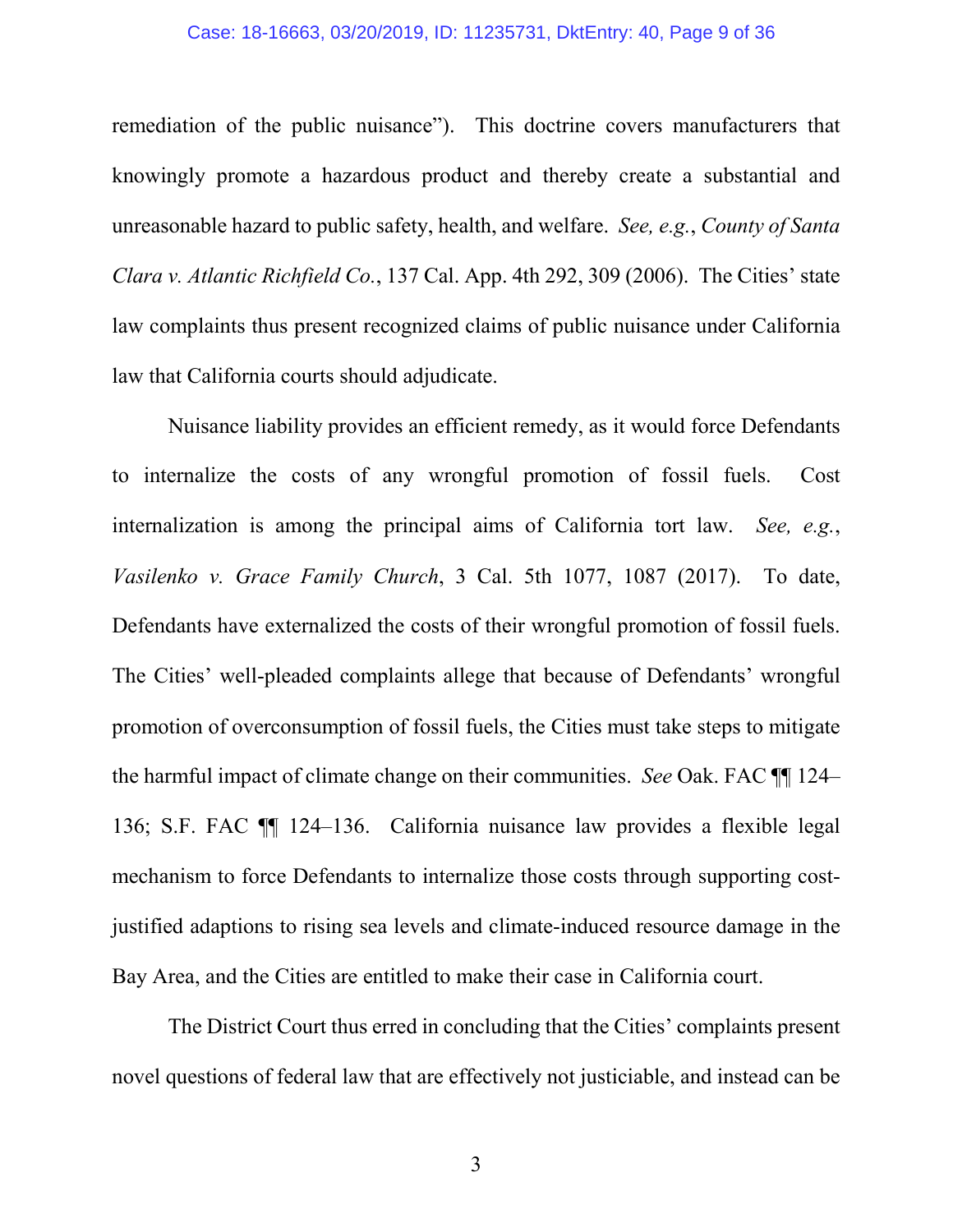decided only by Congress and the President. The District Court erred in treating the complaints as if they presented the same complexities as previous public nuisance suits against emitters of fossil fuels because the Cities do not seek to hold the emitters of greenhouse gases liable for their worldwide emissions. Rather, they seek only equitable abatement under California public nuisance law, which since 1872 has authorized such governmental actions against defendants whose conduct substantially contributes to a public nuisance. *See* Cal. Civ. Code § 3480; Cal. Civ. Proc. Code  $\S$  731. Tying relief to climate adaptation, as the Cities' complaints do, "keep[s] the scope of liability within manageable limits." Daniel A. Farber, *Basic Compensation for Victims of Climate Change*, 155 U. Pa. L. Rev. 1605, 1646–47 (2007) ["Farber, *Basic Compensation*"]. Under California tort law, those doctrinal limits are well defined, and there is a clear cost-internalization basis for holding Defendants liable to pay for abatement.

### **ARGUMENT**

## <span id="page-9-1"></span><span id="page-9-0"></span>**I. THE CITIES' COMPLAINTS PRESENT A RECOGNIZED CLAIM OF PUBLIC NUISANCE UNDER CALIFORNIA LAW.**

The Cities' actions rest upon well-recognized principles of state public nuisance law. "There are few 'forms of action' in the history of Anglo-American law with a pedigree older than suits seeking to restrain nuisances, whether public or private." *People ex rel. Gallo v. Acuna*, 14 Cal. 4th 1090 (1997). Under California law, such a suit has long been available to remedy wrongful promotion of a lawful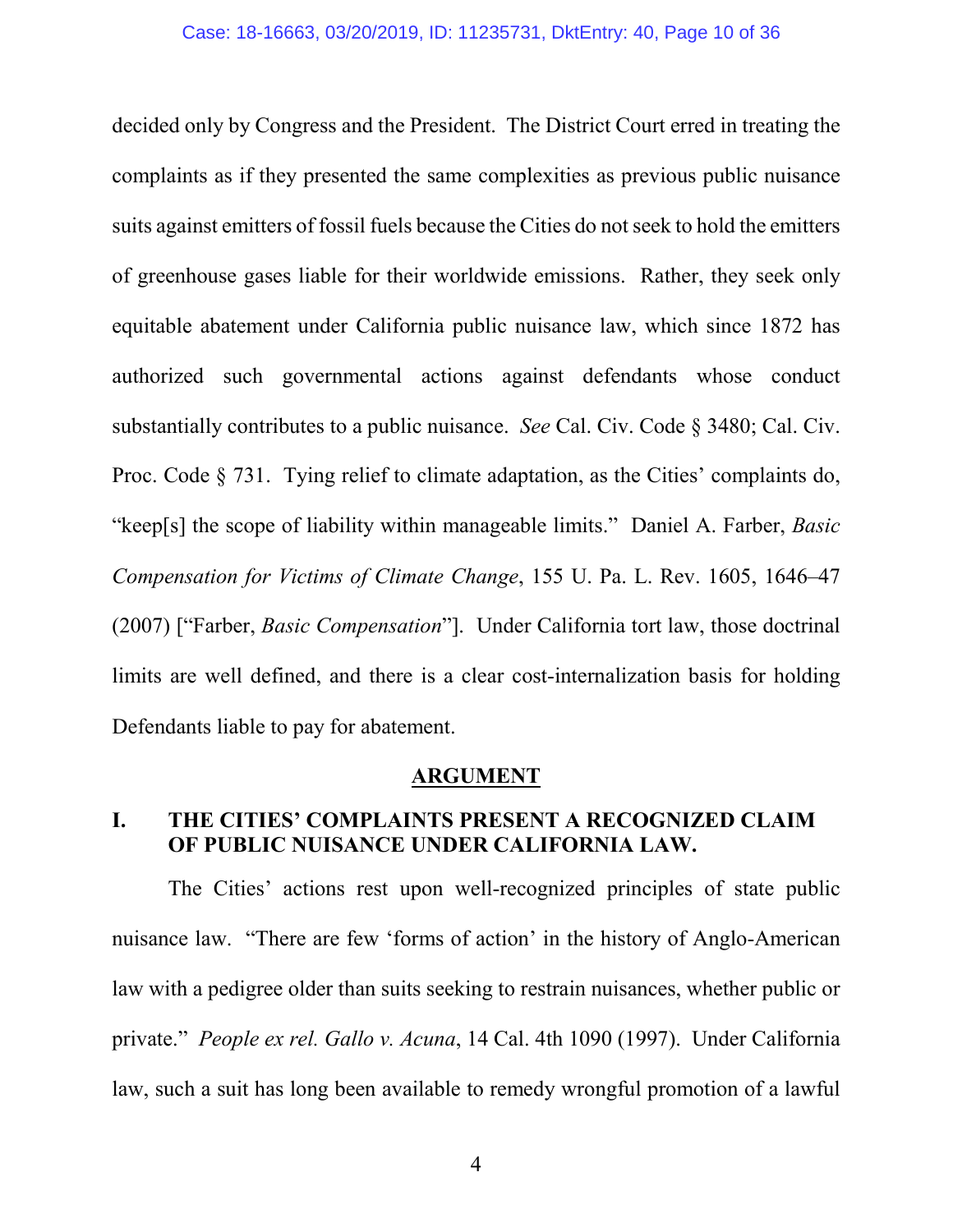### Case: 18-16663, 03/20/2019, ID: 11235731, DktEntry: 40, Page 11 of 36

product when such promotion contributes to a substantial and unreasonable interference with a public right. The Cities allege that Defendants created precisely this sort of public nuisance by deliberately concealing their knowledge of the risks of fossil fuel use and wrongfully promoting expanded use of their products. *See* Oak. FAC ¶¶ 95–123; S.F. FAC ¶¶ 95–123. Such allegations present a claim under California law which Defendants can fight on the merits in state court. There was thus no warrant for removing these cases to federal court or dismissing them for failure to state a claim.

#### <span id="page-10-0"></span>**California Public Nuisance Law Is A Well-Established Vehicle For**   ${\bf A}$ . **Remedying Harms Like Those The Cities Allege.**

Since 1872, California law has authorized public actions against defendants that substantially contribute to public nuisances. *See* Cal. Civ. Code §§ 3479, 3480; Cal. Civ. Proc. Code § 731. Classic examples of public nuisances include obstructions of public roadways and pollution of waters near settlements. *See Gallo*, 14 Cal. 4th at 1103–04.But these classic examples do not define the universe. Rather, California nuisance law aims to respond flexibly to changing circumstances and new threats to public rights. An actionable public "nuisance" may include "[a]nything which is injurious to health . . . or [is] an obstruction to the free use of property," Cal. Civ. Code § 3479, that "affects at the same time an entire community or neighborhood, or any considerable number of persons," *id.* § 3480. Though not every interference with the public interest qualifies, intentional interference with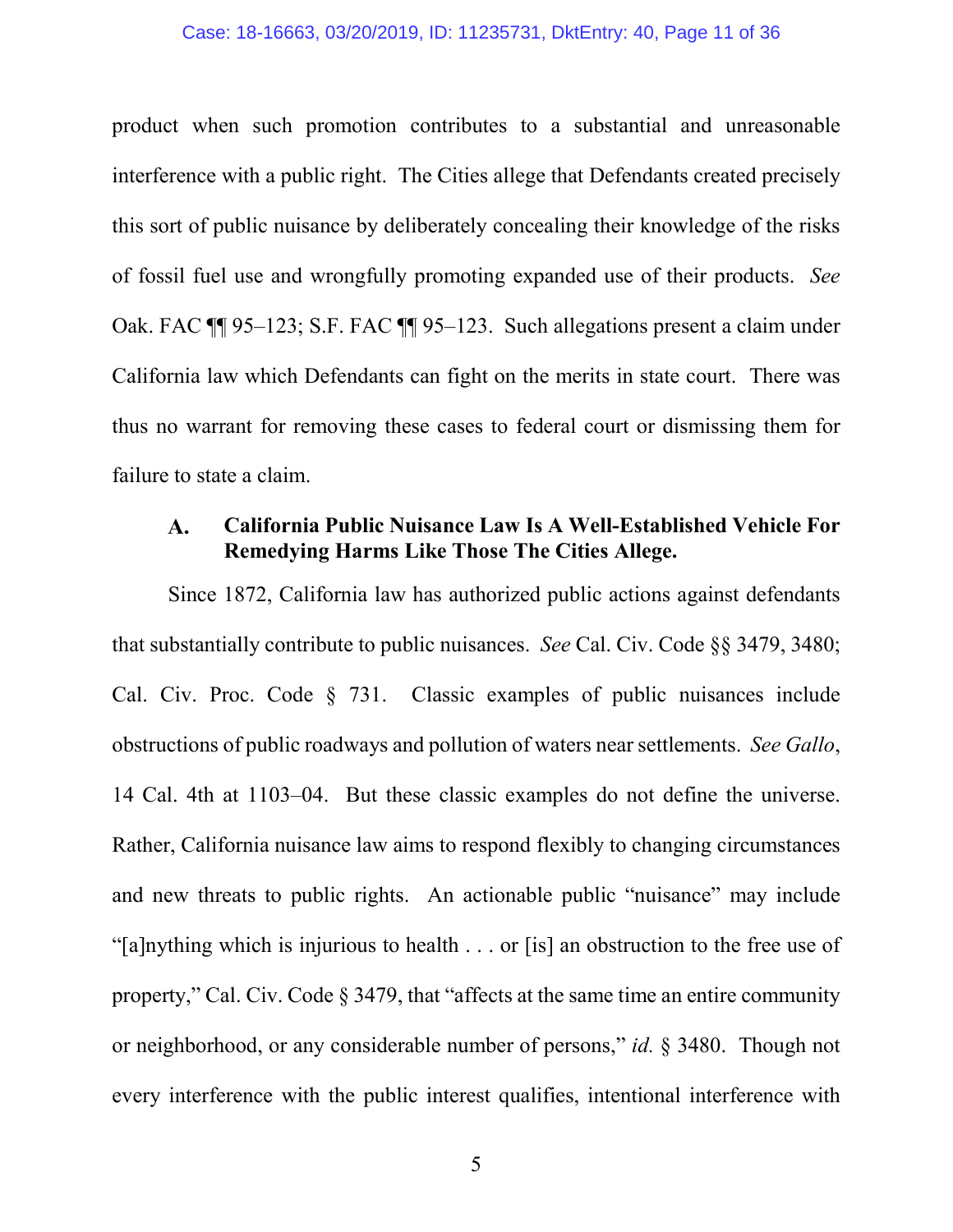public rights is a public nuisance when the harm is "substantial and unreasonable." *Gallo*, 14 Cal. 4th at 1105 (emphasis omitted).

Environmental pollution is a paradigmatic public nuisance. California courts have not hesitated to find a nuisance when pollution harms air or water. *See, e.g.*, *Carter v. Chotiner*, 210 Cal. 288, 291 (1930) ("There is no doubt that pollution of water constitutes a nuisance and in a proper case will be enjoined."); *People ex rel. Ricks Water Co. v. Elk River Mill & Lumber Co.*, 107 Cal. 214, 219–20 (1895) (explaining that "pollution of the water [used by the public] by any unreasonable use [is] a public nuisance"); *Bowen v. Wendt*, 103 Cal. 236, 238 (1894) (holding that evidence showed that "defendant had been guilty of maintaining and committing a public nuisance by polluting the waters [of a stream]"); *Wade v. Campbell*, 200 Cal. App. 2d 54, 59 (1962) ("Conditions which amount in law to public nuisances include . . . dust, noise and grit from a cement plant."); *City of Turlock v. Bristow*, 103 Cal. App. 750, 755 (1930) (holding that where defendant obstructs waterway so as to threaten public health and safety, such a "condition clearly constitutes a public nuisance" for which a city may seek relief). The law of nuisance has long afforded relief for both private and public harms arising from environmental pollution, including the sorts of harms the Cities allege arise from Defendants' wrongful promotion of fossil fuels.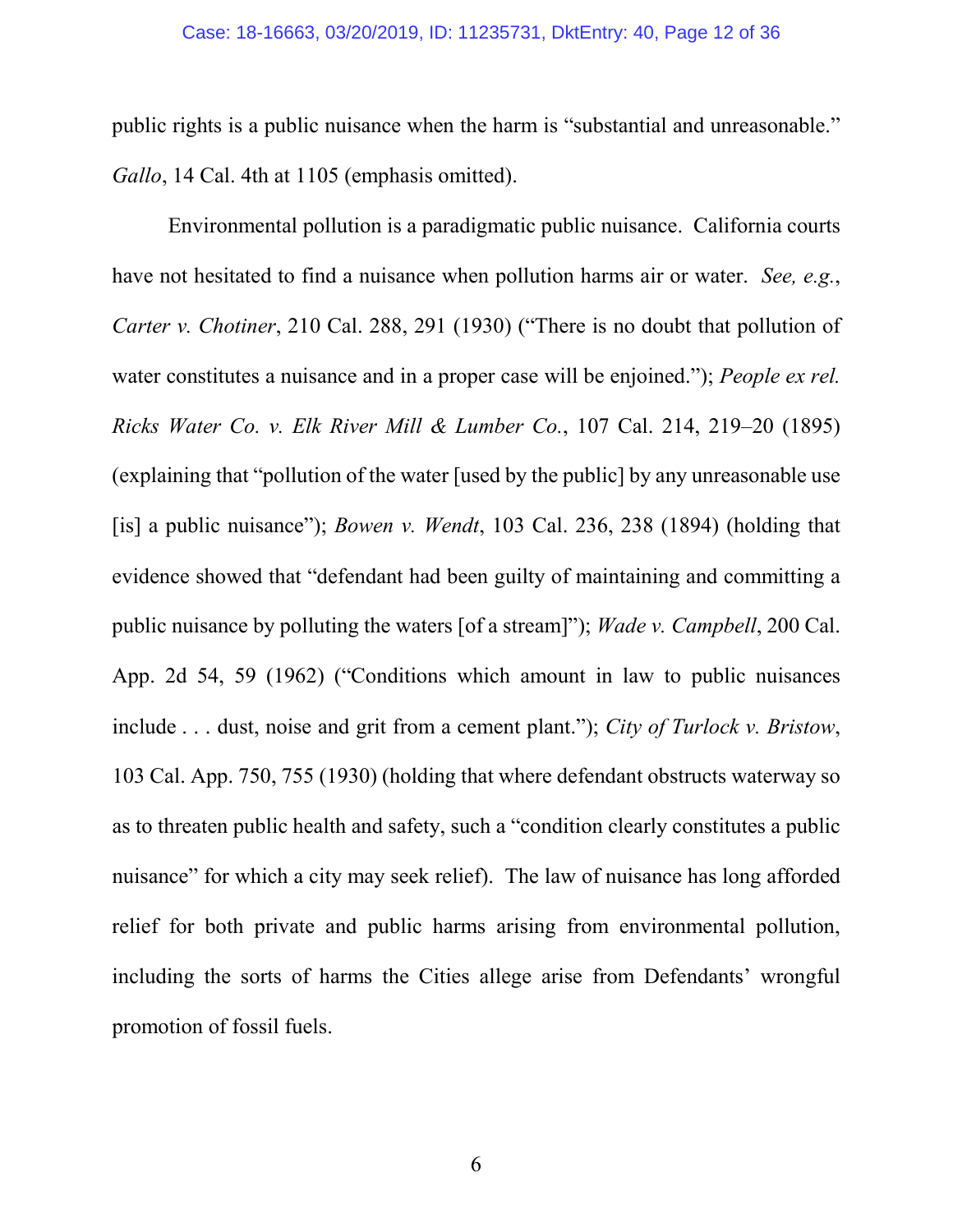#### <span id="page-12-0"></span>**B. The Cities' Wrongful Promotion Claims Rest Upon An Established Basis For Public Nuisance Liability Under California Law.**

Wrongful promotion of a lawful product forms a basis for liability under California public nuisance law when it contributes to a substantial and unreasonable interference with a public right. Although promotion of a lawful product, without more, does not sound in public nuisance, a manufacturer may be liable for a public nuisance when it wrongfully promotes a hazardous product with knowledge of the hazards and thereby creates a substantial and unreasonable risk to public safety, health, and welfare. *See ConAgra*, 17 Cal. App. 5th at 91–92; *Santa Clara*, 137 Cal. App. 4th at 309; *Ileto v. Glock*, 349 F.3d 1191, 1194, 1210–15 (9th Cir. 2003); *cf. City of Modesto Redevelopment Agency v. Superior Court*, 119 Cal. App. 4th 28, 42 (2004) (reasoning that public nuisance liability may lie when a defendant "specifically instructed a user to dispose of wastes" in manner that would create a nuisance); *Selma Pressure Treating Co. v. Osmose Wood Preserving Co.*, 221 Cal. App. 3d 1601, 1621–24 (1990) (holding that chemical companies could be liable for failure to warn of hazards they knew or should have known would arise from improper disposal of chemicals), *disapproved of in part on other grounds*, *Johnson v. American Standard, Inc.*, 43 Cal. 4th 56, 70 (2008).

In *County of Santa Clara v. Atlantic Richfield*, for example, the court of appeal held that cities had alleged an actionable public nuisance based upon lead manufacturers' wrongful promotion of lead paint. 137 Cal. App. 4th at 305–06. The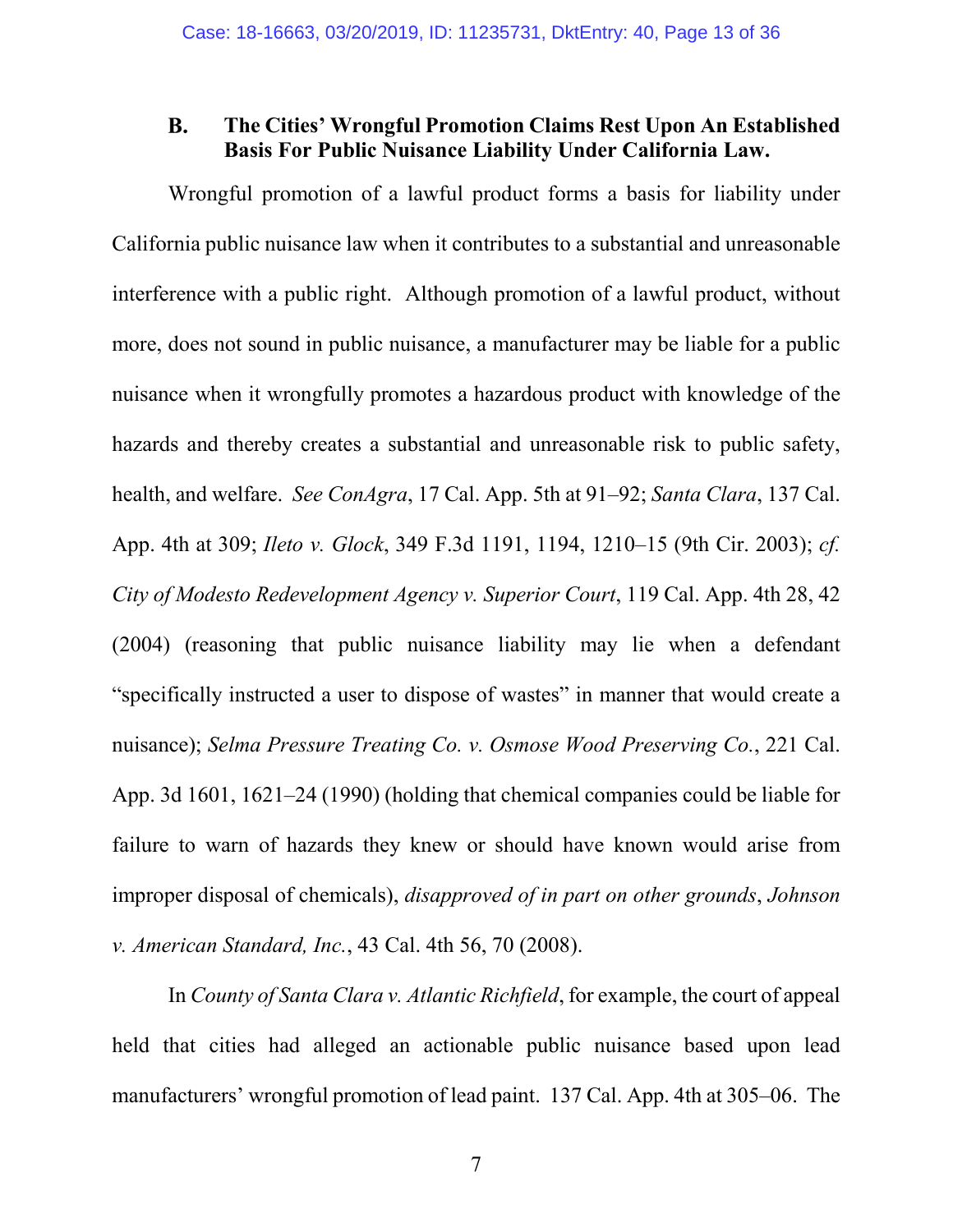complaint alleged that the presence of lead in homes in their jurisdictions threatened the public health, *and* that the manufacturers contributed to the creation of this threat by promoting the use of lead paint while failing to warn the public of known risks and by trying to discredit evidence of those risks. *See id.* at 304–05. The local governments sought abatement as a remedy. *See id.* at 305. In rejecting the manufacturers' argument that product liability law provided the exclusive cause of action, the court of appeal concluded that the complaint "[c]learly . . . was adequate to allege the existence of a public nuisance for which these entities, acting as the People, could seek abatement." *Id.* at 306. And the manufacturers could be held liable for abatement of this nuisance because they "assisted in [its] creation . . . by concealing the dangers of lead, mounting a campaign against regulation of lead, and promoting lead paint for interior use even though" they knew of the hazards it created. *Id.* 

California public nuisance law thus addresses widespread harm from wrongfully promoted products and "is not intended to serve as a surrogate for ordinary products liability." *Santa Clara*, 137 Cal. App. 4th at 308 (quoting *Modesto*, 119 Cal. App. 4th at 39). *Santa Clara* distinguished product liability cases, where a plaintiff seeks damages for personal injury, from representative public nuisance actions in which the government seeks "*abatement* of a hazard created by affirmative and knowing *promotion of a product for a hazardous use*." *Id.* at 309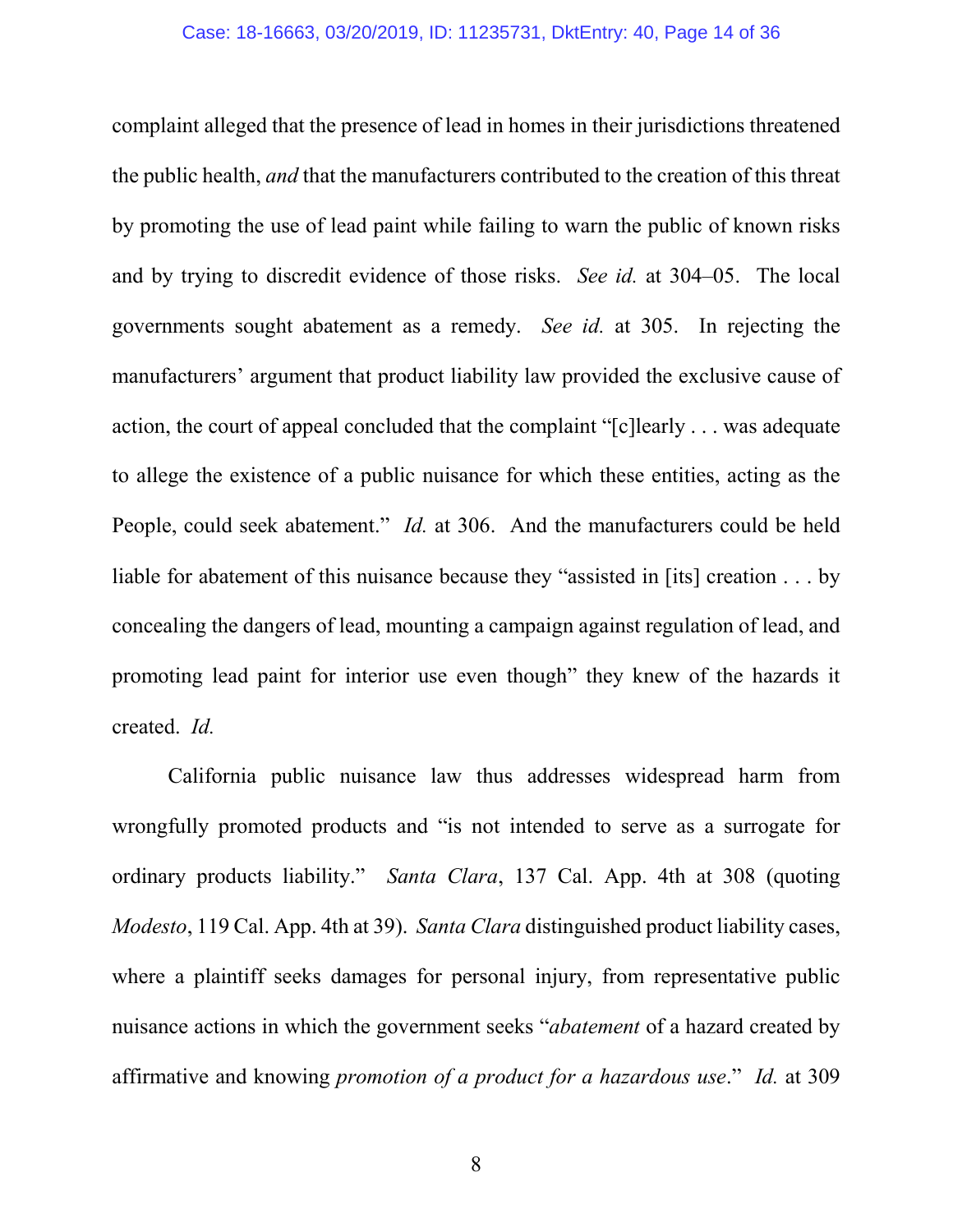(emphasis in original). So, while a simple failure to warn claim is not actionable as a public nuisance, a defendant "who manufactured equipment designed to discharge waste in a manner that will create a nuisance, or who specifically instructed a user to dispose of wastes in such a manner" could be found liable for public nuisance. *Modesto*, 119 Cal. App. 4th at 36–37, 41–42.

In other words, California law distinguishes public nuisance liability—where wrongful promotion of a hazardous product substantially contributes to widespread harm that a government is best positioned to redress as a representative plaintiff from product liability claims brought to redress individual harms from manufacturing defects or failures to warn. A representative action for abatement premised upon wrongful promotion addresses "far more egregious" conduct than does a product liability claim and provides "an avenue to prevent future harm from a hazardous condition" by "allow[ing] a public entity to act on behalf of a community that has been subjected to a widespread public health hazard." *Santa Clara*, 137 Cal. App. 4th at 310.

The Cities' complaints fall squarely within this type of public nuisance action. As in *Santa Clara*, the complaints allege that manufacturers of an otherwise lawful product contributed to a public nuisance by knowingly promoting a hazardous product while concealing its risks and trying to discredit evidence of those risks. *See* Oak. FAC ¶¶ 95–123; S.F. FAC ¶¶ 95–123. Furthermore, as in *Santa Clara*, the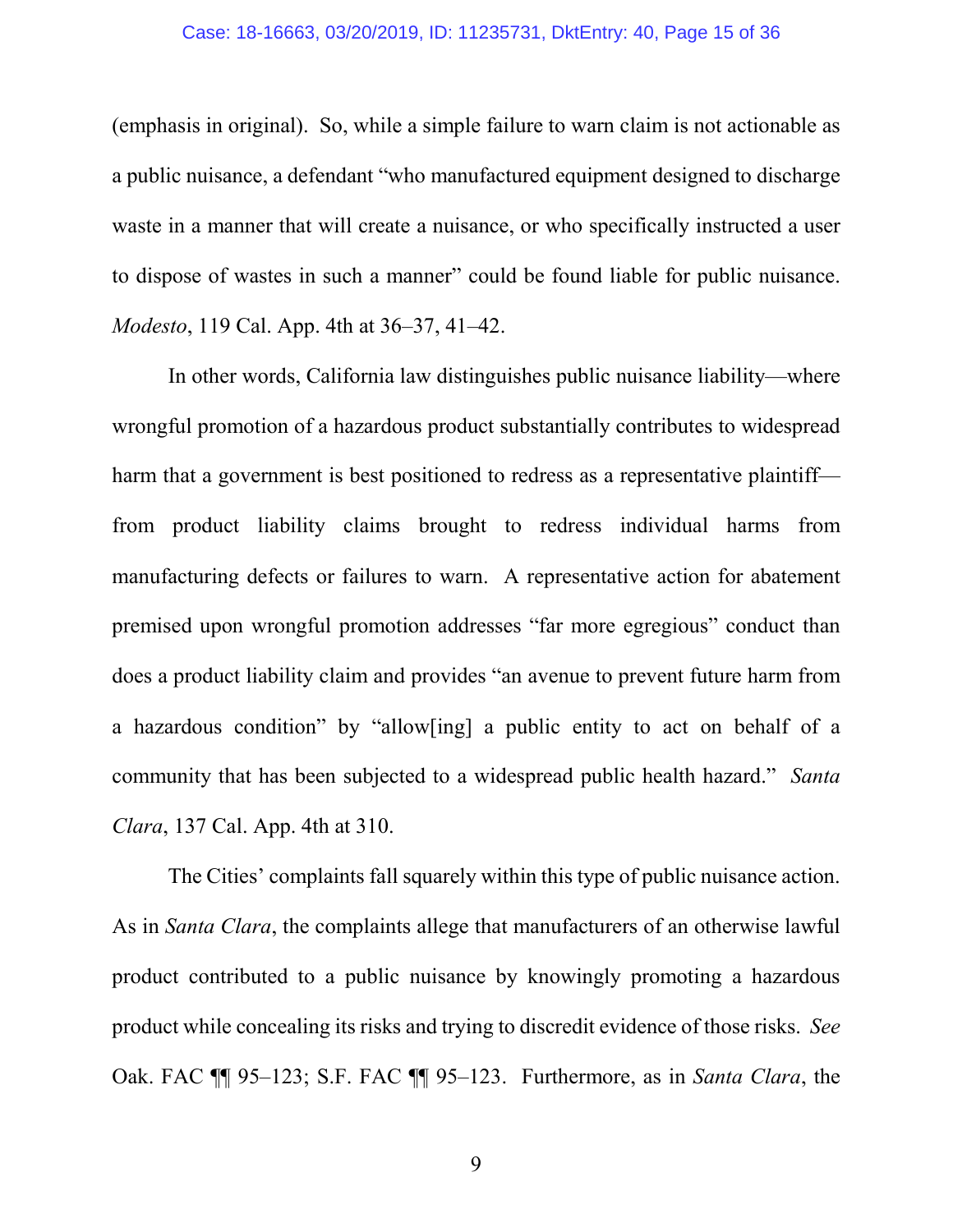complaints allege that such wrongful promotion contributed to the creation of a substantial and unreasonable threat to the public health, safety, and welfare. *See* Oak. FAC ¶ 140; S.F. FAC ¶ 140. And as in *Santa Clara*, the complaints seek to mitigate future harm through an equitable abatement remedy. *See* Oak. FAC ¶ 142; S.F. FAC ¶ 142. The Cities' public nuisance complaints state a California cause of action that California courts are well-positioned to evaluate.

# <span id="page-15-0"></span>**II. AN EQUITABLE ABATEMENT REMEDY WOULD FURTHER CALIFORNIA TORT LAW'S GOAL OF HAVING WRONG-DOERS INTERNALIZE THE COSTS OF INJURIES THEY CAUSE.**

The Cities' proposed remedy—holding Defendants liable to support an abatement fund—would achieve California tort law's aim of internalizing the costs of harms. This important goal is also supported by longstanding principles of the law and economics of tort. Public nuisance law "enhanc[es] economic efficiency by forcing cost-internalization" when an actor's activities have significant costs for society. Denise E. Antolini, *Modernizing Public Nuisance: Solving the Paradox of the Special Injury Rule*, 28 Ecology L.Q. 755, 775 (2001). And where a court may be uncertain "whether a benefit is worth its costs to society," an economic account of tort law counsels imposing the costs "on the party or activity best located to make such a cost-benefit analysis," that is, imposing liability upon the cheapest cost avoider. Guido Calabresi & A. Douglas Melamed, *Property Rules, Liability Rules, and Inalienability: One View of the Cathedral*, 85 Harv. L. Rev. 1089, 1096 (1972).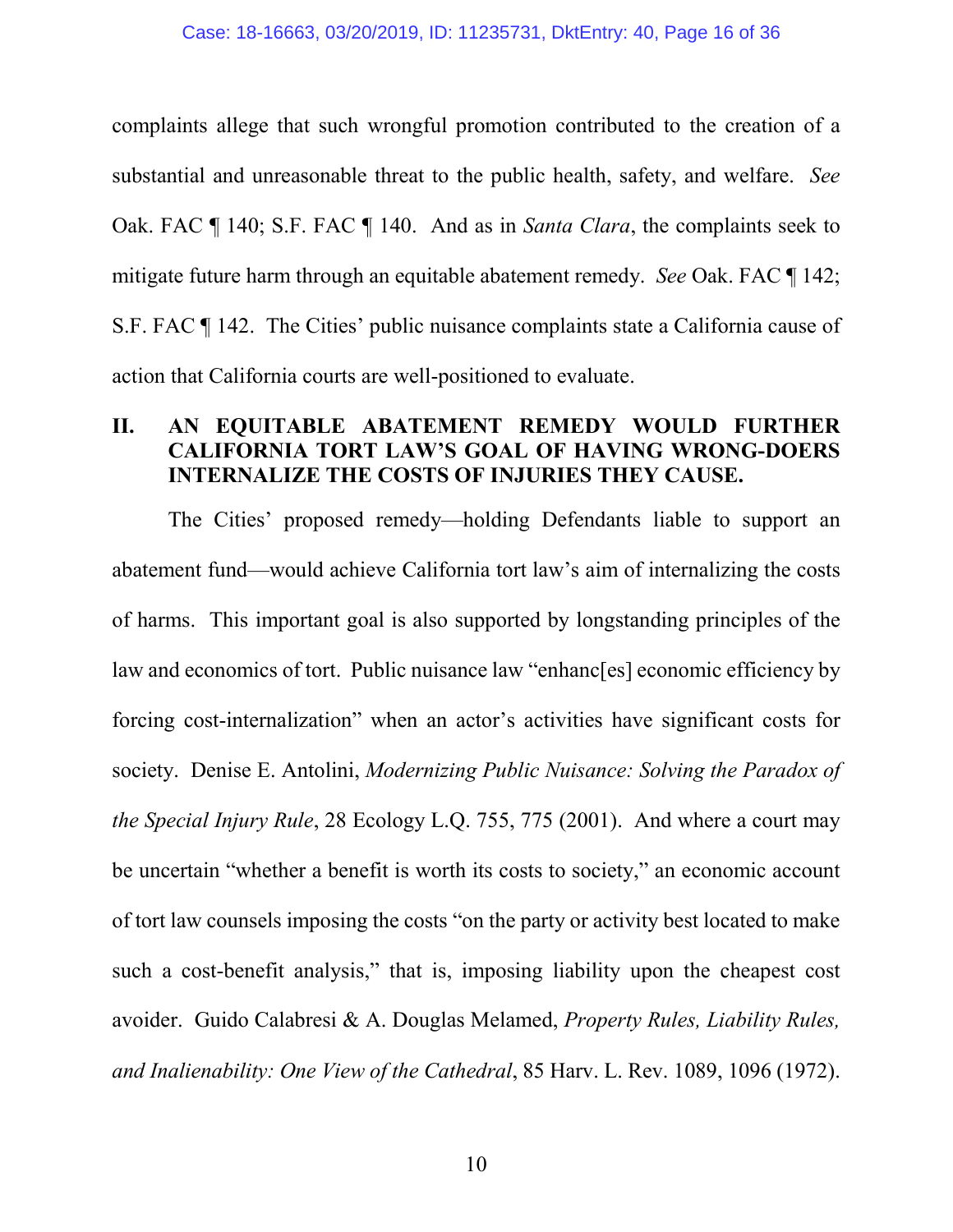The Cities have alleged that Defendants' wrongful promotion of fossil fuel use substantially contributed to significant harm to Bay Area communities. Principles of law and economics demonstrate that Defendants are in the best position to avoid that harm at the lowest cost.

#### <span id="page-16-0"></span>**California Tort Law Recognizes The Cost-Internalization**  A. **Justification For Tort Liability.**

A longstanding law and economics account of nuisance law focuses on its potential to force actors to internalize the societal costs of injuries that they cause. The economic goal of tort law is to promote social welfare through efficient deterrence, which aims to minimize the sum of the costs of preventing harms, the costs arising from harms, and the costs of administering the tort system. *See* Guido Calabresi, *The Costs of Accidents: A Legal and Economic Analysis* 26–29 (1970) ["Calabresi, *Costs of Accidents*"]. Public nuisance law achieves these goals by having defendants internalize the costs of their harmful activities.

This analysis begins with the assumption that rational entities weigh costs and benefits in deciding whether (and how much) to engage in an activity. Their activities may very well have harmful effects—that is, impose costs—upon others, but a self-interested actor will take into account only the costs that it bears. *See*  Robert Cooter & Thomas Ulen, *Law and Economics* 261–62 (2d ed. 1997). The harms involved in nuisance actions, whether a neighbor's barking dogs or a factory's discharge of harmful pollutants, are negative externalities that tort law may address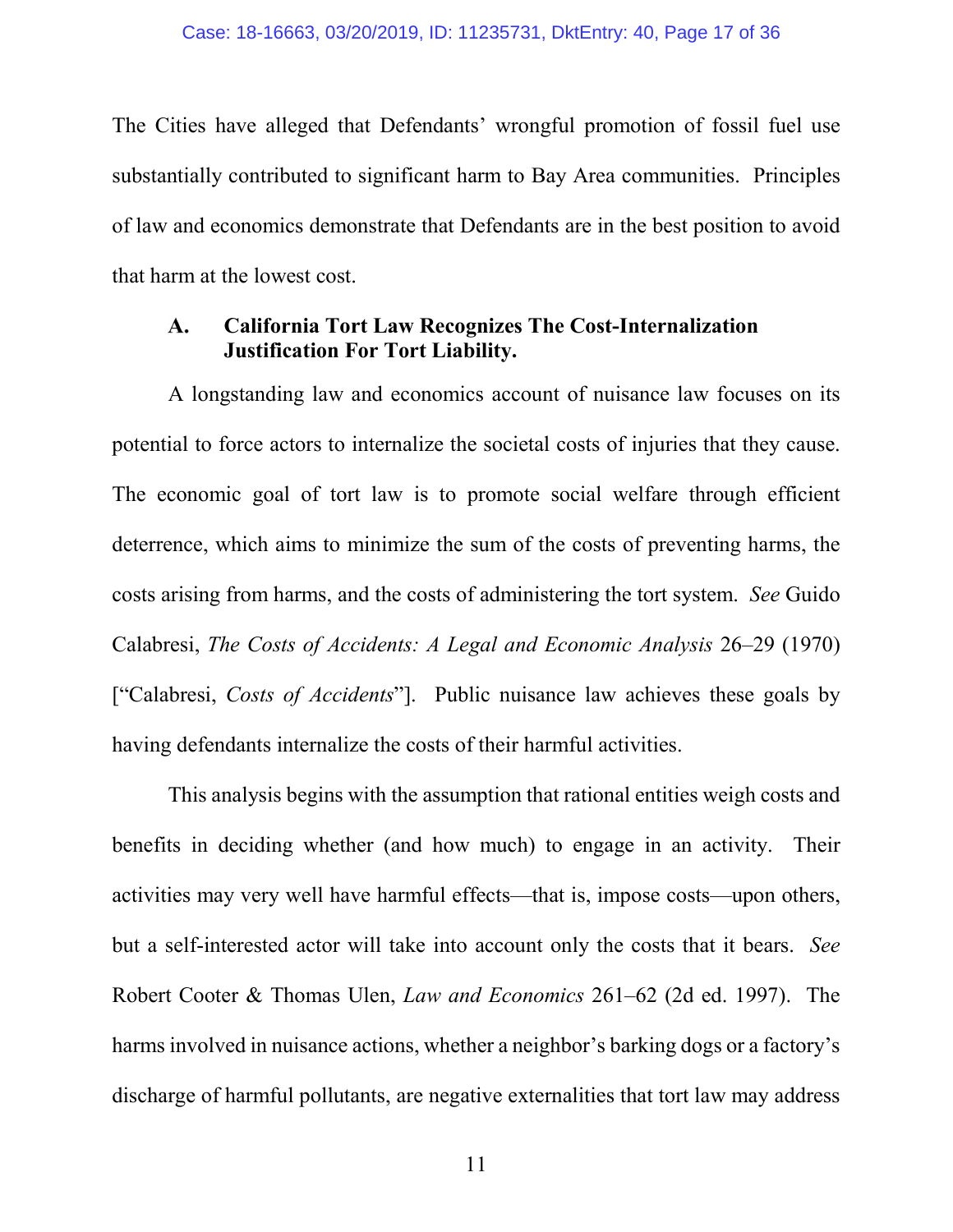### Case: 18-16663, 03/20/2019, ID: 11235731, DktEntry: 40, Page 18 of 36

either through injunctive relief or damages. *See, e.g.*, Louis Kaplow & Steven Shavell, *Property Rules Versus Liability Rules: An Economic Analysis*, 109 Harv. L. Rev. 713, 754 (1996). By imposing liability, tort law forces actors to internalize their negative externalities. And by forcing actors to bear these costs, tort law aims to incentivize them to take cost-justified precautions against future harm.

Cost internalization is among the principal aims of California tort law, including the law of public nuisance. The California Supreme Court has repeatedly recognized that "[t]he policy of preventing future harm is ordinarily served by allocating costs to those responsible for the injury and thus best suited to prevent it," and that "internalizing the cost of injuries caused by a particular behavior will induce changes in that behavior to make it safer." *Vasilenko*, 3 Cal. 5th at 1087 (internal quotations omitted); *see also Merrill v. Navegar, Inc.*, 26 Cal. 4th 465, 502 (2001) (discussing the "cost-internalization values of negligence liability").

California nuisance law reflects this cost-internalization aim. Even when (unlike here) there is no allegation that a tortfeasor's conduct is otherwise wrongful, the creation of a substantial and unreasonable public harm alone can justify requiring the tortfeasor to internalize those costs.<sup>[3](#page-17-0)</sup> In a seminal public nuisance case, *People* 

<span id="page-17-0"></span> <sup>3</sup> Lindsay F. Wiley, *Rethinking the New Public Health*, 69 Wash. & Lee L. Rev. 207, 237 (2012) ("Public nuisance is generally understood as a form of strict (or 'no fault') liability, at least in the context of suits brought by governmental plaintiffs.").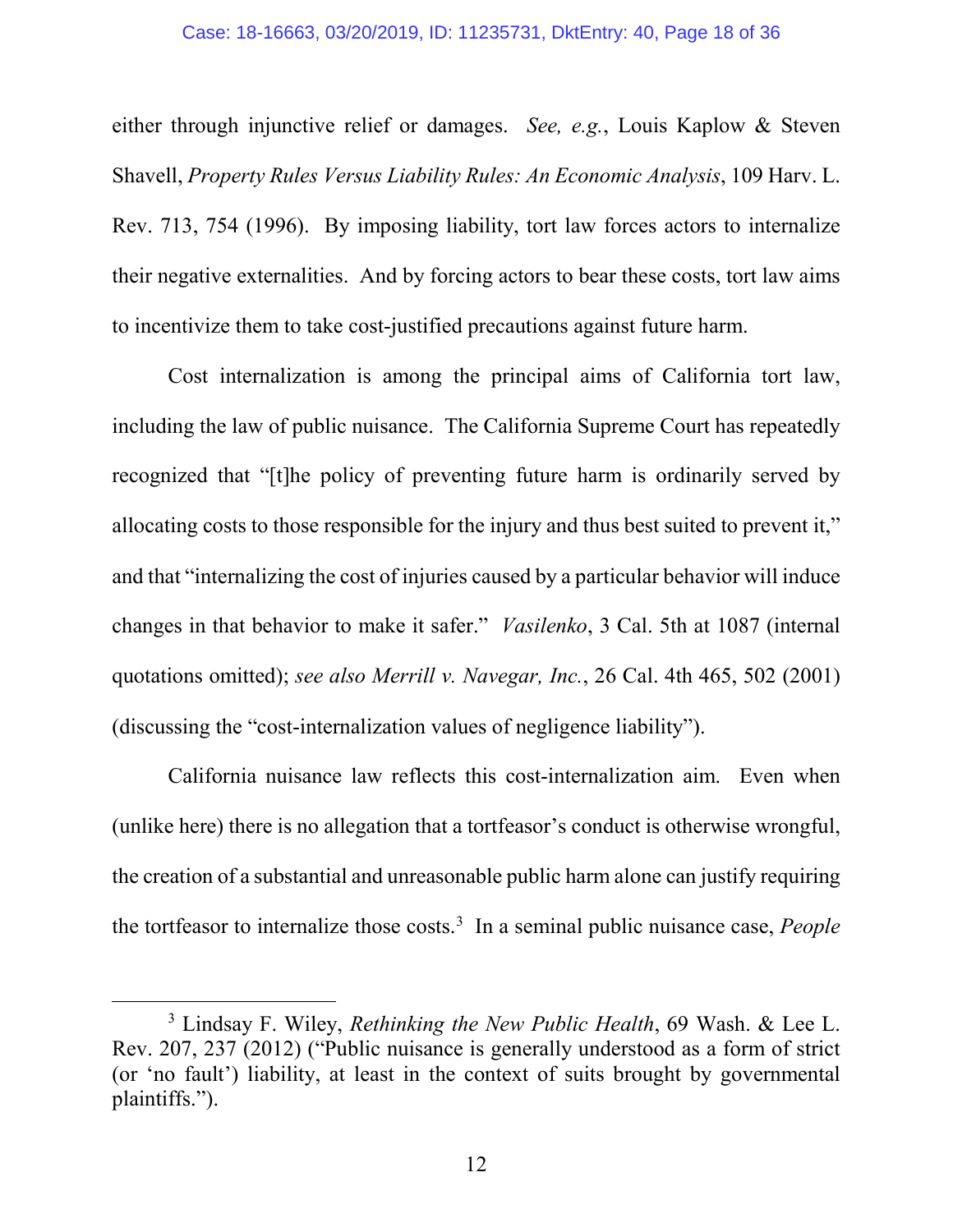*v. Gold Run Ditch & Mining Co.*, 66 Cal. 138, 151 (1884), the California Supreme Court made clear that an otherwise "legitimate private business" may create a public nuisance by imposing costs upon the public. There, the state sued for injunctive relief against a California mining corporation that was discharging rocks, dirt, and other debris into a river. The defendant argued that its discharges were founded upon a custom among the mining industry, one in which "the people of the state have silently acquiesced." *Id.* at 151. Even so, the Court explained, "a legitimate private business, founded upon a local custom, may grow into a force to threaten the safety of the people, and destruction to public and private rights; and when it develops in that condition the custom upon which it is founded becomes unreasonable." *Id.* Therefore, the Court held, the defendant's discharges into navigable waters had caused a public nuisance. *Id.* Public nuisance law thus provided a remedy where an otherwise lawful business, one carried on in conformance with local custom, engaged in activities that imposed harm upon the public.

Here, of course, the Cities do not premise liability upon an unlawful discharge, but instead allege that Defendants intentionally concealed knowledge of the hazards of an otherwise lawful product and wrongfully promoted expanded use of that product. *See* Oak. FAC ¶¶ 95–123; S.F. FAC ¶¶ 95–123. But here too, public nuisance liability provides a mechanism for forcing Defendants to internalize the

13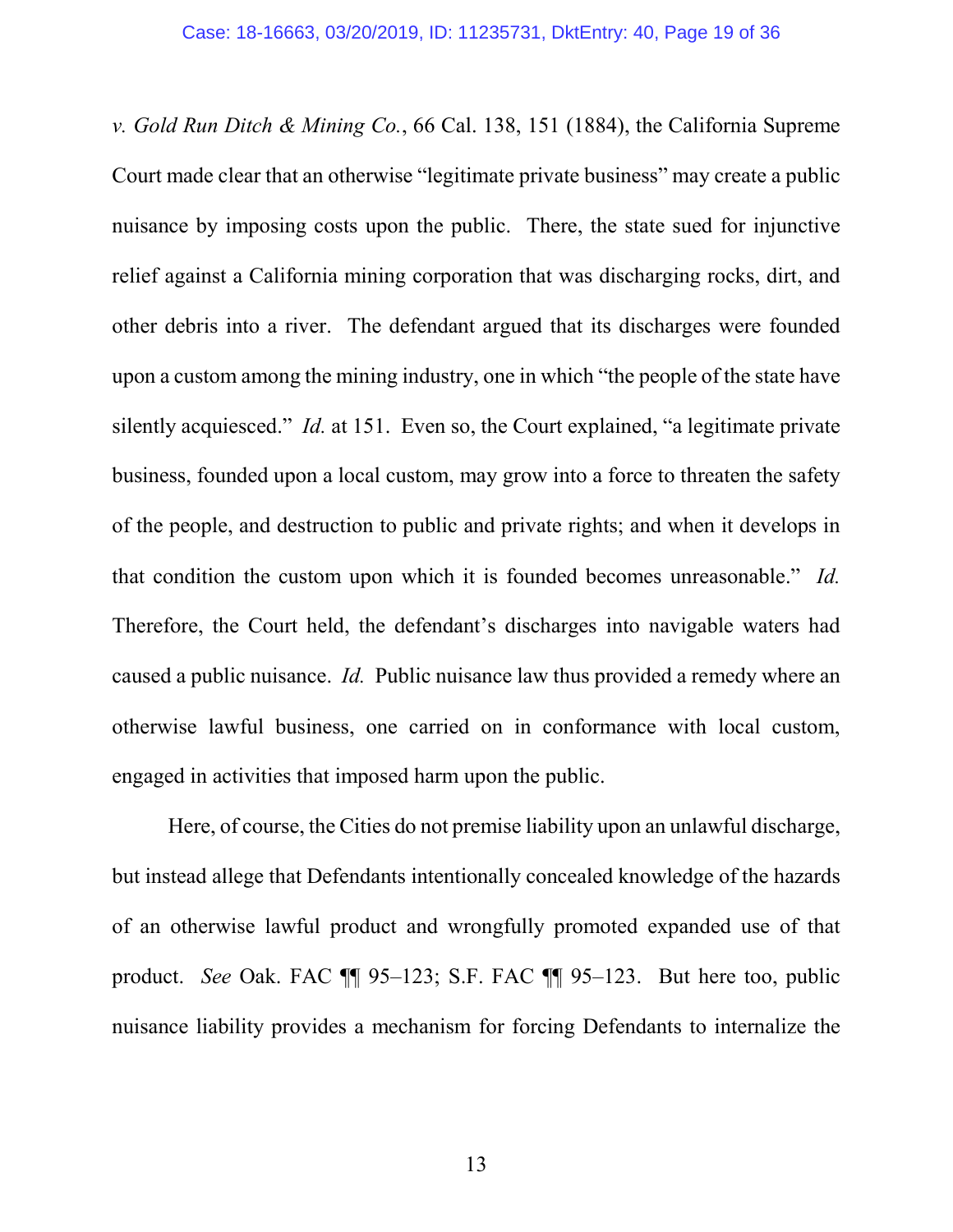costs of their harmful activities. Nuisance law provides a flexible set of remedies to achieve this goal, including the equitable abatement remedy the Cities seek here.

#### **Fossil Fuel Producers Are Likely The Best Cost Avoiders. B.**

<span id="page-19-0"></span>Contrary to the District Court's reasoning, analyzing the Cities' claims for equitable abatement under settled California public nuisance law would not entail enjoining fossil fuel emissions nor demand judicial balancing of the worldwide costs and benefits of those emissions. Rather, settled economic principles of tort law and California nuisance law would support a remedy requiring payment of abatement costs because Defendants are likely the cheapest cost avoiders of the harms arising from their wrongful promotion of fossil fuels.

The Cities' public nuisance complaints do not rest upon balancing the global costs and benefits of fossil fuel emissions. They rest instead upon allegations that the harms from Defendants' wrongful promotion are "severe" and, therefore, equitable abatement is appropriate. *See* Oak. FAC ¶ 147; S.F. FAC ¶ 147. This theory of nuisance liability is cognizable under California law and reflects established principles that apply to both private and public nuisances. *See Wilson v. S. Cal. Edison Co.*, 234 Cal. App. 4th 123, 162 (2015) (quoting Restatement (Second) of Torts § 829A (Am. Law. Inst. 1979)) (explaining that nuisance liability may be found "when 'the harm resulting from the invasion is severe and greater than the other should be required to bear without compensation'"); *see* Restatement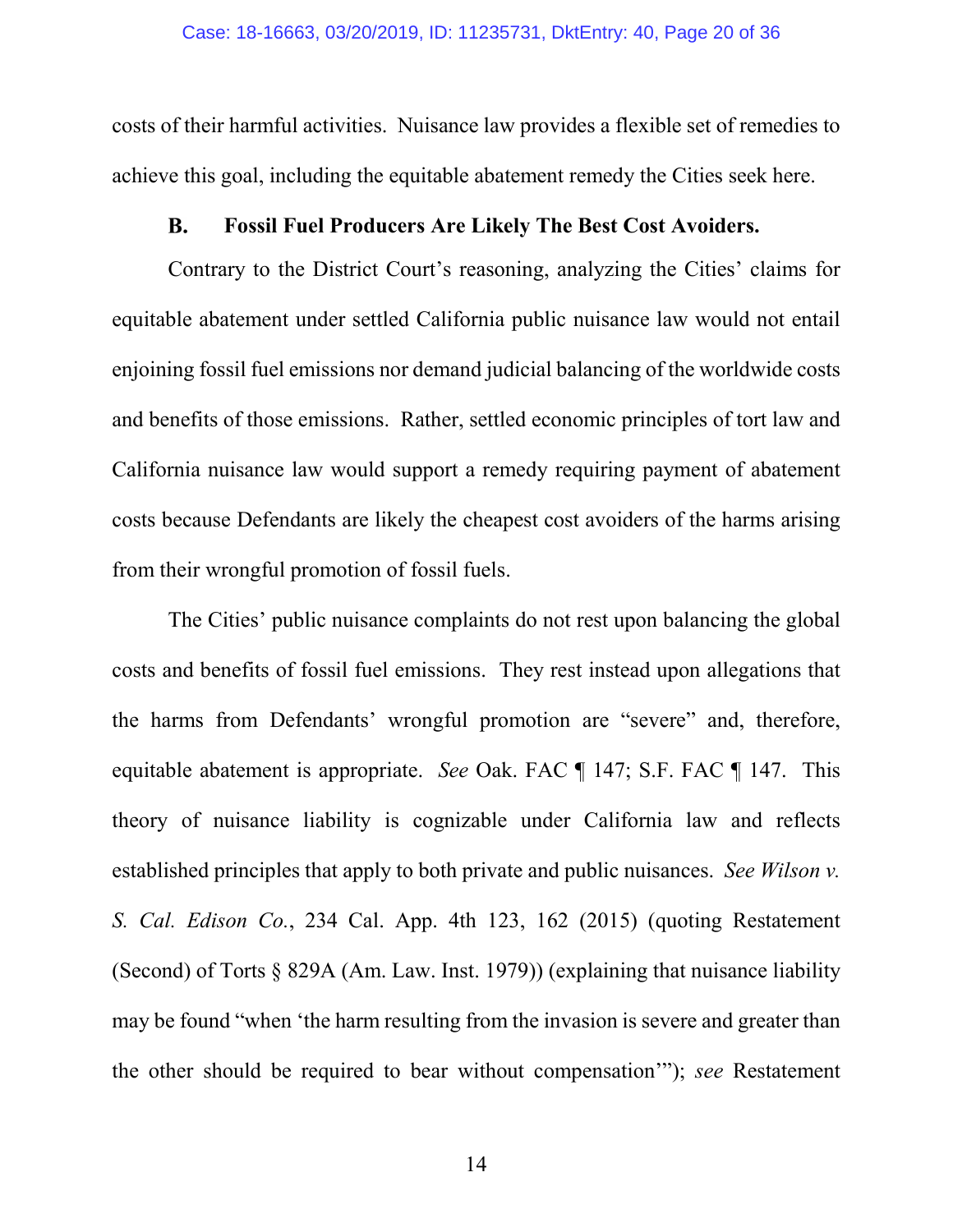(Second) of Torts § 821B cmt. i (Am. Law Inst. 1979) ("Although a general activity may have great utility it may still be unreasonable to inflict the harm without compensating for it.").

Where there may be uncertainty about costs and benefits, a basic principle of law and economics counsels putting liability upon the party that can avoid the harm at the lowest cost. As developed by Judge Guido Calabresi and Jon Hirschoff in the context of strict liability, the cheapest cost avoider principle "does not require that a governmental institution make [the] cost-benefit analysis." Guido Calabresi & Jon T. Hirschoff, *Toward a Test for Strict Liability in Torts*, 81 Yale L.J. 1055, 1060 (1972). Instead, "[t]he question for the court reduces to a search for the cheapest cost avoider," that is, the party that "is in the best position to make the cost-benefit analysis between accident costs and accident avoidance costs and to act on that decision once it is made." *Id.* (emphasis omitted); *see* A. Bryan Endres & Lisa Schlessinger, *Pollen Drift: Reframing the Biotechnology Liability Debate*, 118 Penn St. L. Rev. 815, 850 (2014) ("[T]he least-cost avoider test is more efficient than waiting for a full cost-benefit analysis by the courts . . . ."); *Union Oil Co. v. Oppen*, 501 F.2d 558, 569 (9th Cir. 1974) ("[T]his approach requires the court to fix the identity of the party who can avoid the costs most cheaply. Once fixed, this determination then controls liability.").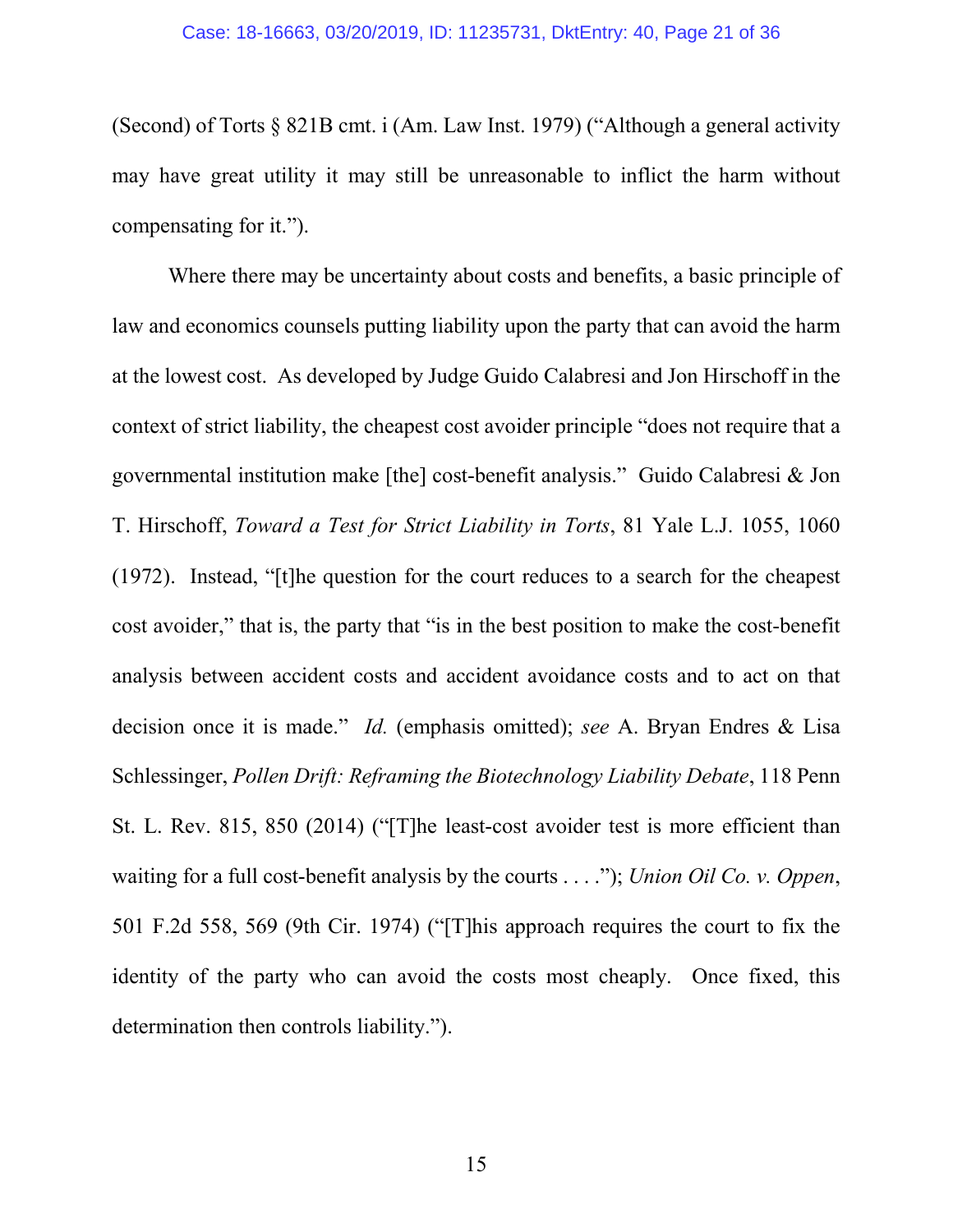Identifying the cheapest cost avoider requires a comparative analysis for which scholars and courts have identified several guidelines. First, the analysis necessarily requires comparison of each party's ability to avoid the harms. *See Union Oil*, 501 F.2d at 569. Such analysis should take into account each party's ability to obtain insurance against the harm. *See* Guido Calabresi, *Views and Overviews*, 1967 U. Ill. L.F. 600, 606 ["Calabresi, *Views and Overviews*"]. In drawing this comparison, a court may make a "rough calculation designed to exclude as potential cost-avoiders those groups/activities which could avoid accident costs only at an extremely high expense." *Union Oil*, 501 F.2d at 569 (citing Calabresi, *Costs of Accidents*, *supra*, at 140–43). Second, the court may look to "the administrative costs which each party would be forced to bear in order to avoid the accident costs." *Id.* (citing Calabresi, *Costs of Accidents*, *supra*, at 143–44).Third, "the loss should be allocated to that party who can best correct any error in allocation, if such there be." *Id.* (citing Calabresi, *Costs of Accidents*, *supra*, at 150– 52). And fourth, a court should take into account the risk that "[p]lacing the cost on one activity rather than another may . . . destroy[] market deterrence altogether." Calabresi, *Views and Overviews*, *supra*, at 606.

Scholars have concluded that fossil fuel companies are the likely cheapest cost avoiders in the case of climate change. *See* Jonathan Zasloff, *The Judicial Carbon Tax: Reconstructing Public Nuisance and Climate Change*, 55 UCLA L. Rev. 1827,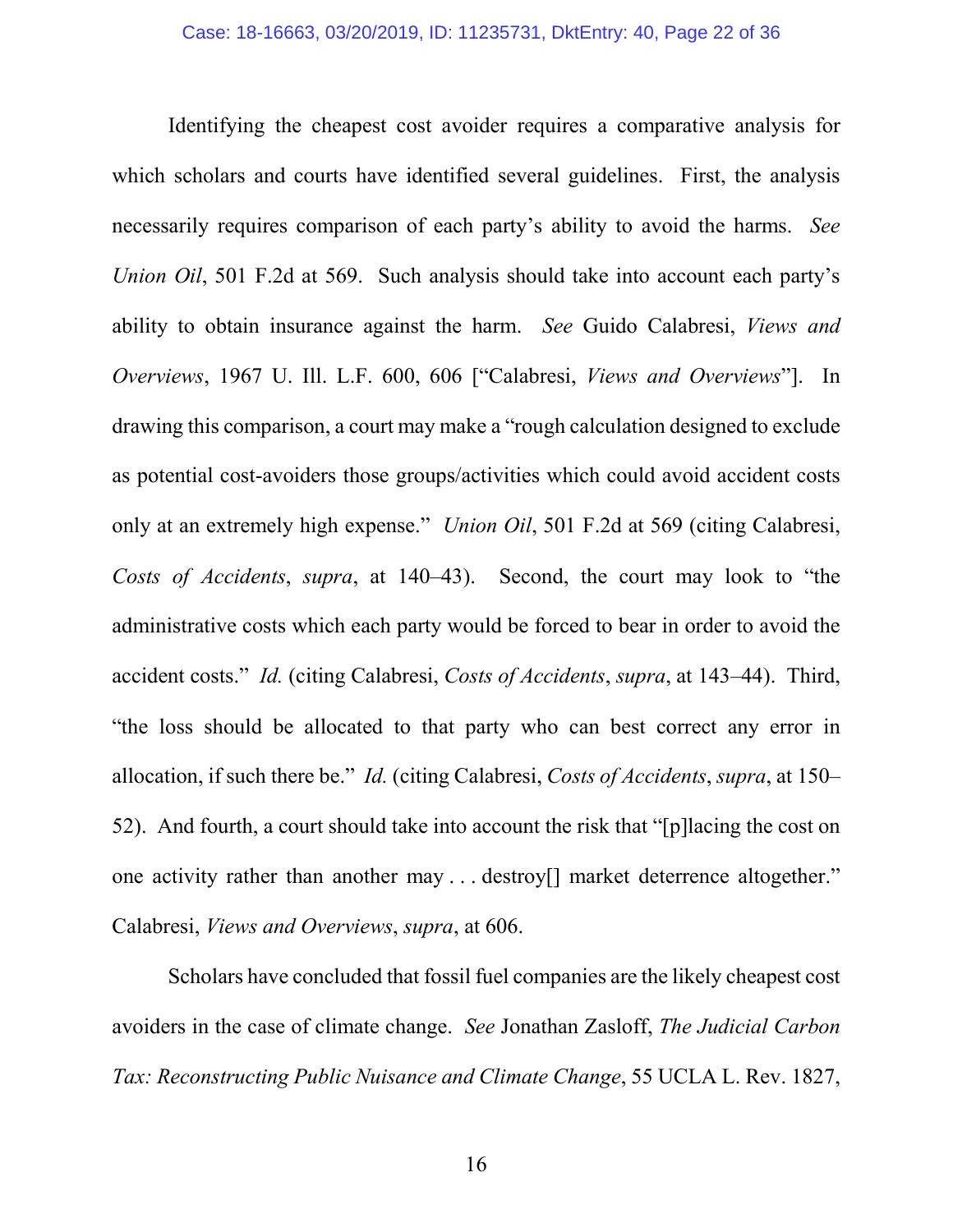### Case: 18-16663, 03/20/2019, ID: 11235731, DktEntry: 40, Page 23 of 36

1834 (2008) (arguing that fossil fuel producers and automakers are "cheaper cost avoiders than consumers"); Eduardo M. Peñalver, *Acts of God or Toxic Torts? Applying Tort Principles to the Problem of Climate Change*, 38 Nat. Res. J. 563, 573 (1998) (arguing that fossil fuel companies are in the best position to make the costbenefit analysis, as they "have an enormous amount of resources with which they can purchase the expertise needed to assess the often conflicting information about climate change and its expected costs").

Defendants, of course, would have the opportunity to argue the issue after remand, but each of the guidelines points towards Defendants as the cheapest cost avoiders. First, and most obviously, Defendants have better information about the risks of fossil fuel use, information that, according to the complaints, they deliberately suppressed from the public.

Second, the victims of climate change are not in a good position to avoid the harms or to insure themselves against it. *See* Zasloff, *supra*, at 1834, 1838. According to City of Oakland's complaint, for example, those most likely to be affected by climate change in the City are "'socially vulnerable' individuals such as African Americans, Hispanics and other people of color [who] tend to live at lower elevations most affected by sea level rise and higher storm surges." Oak. FAC ¶ 135. As the "magnitude of the actions needed to abate harms from sea level rise and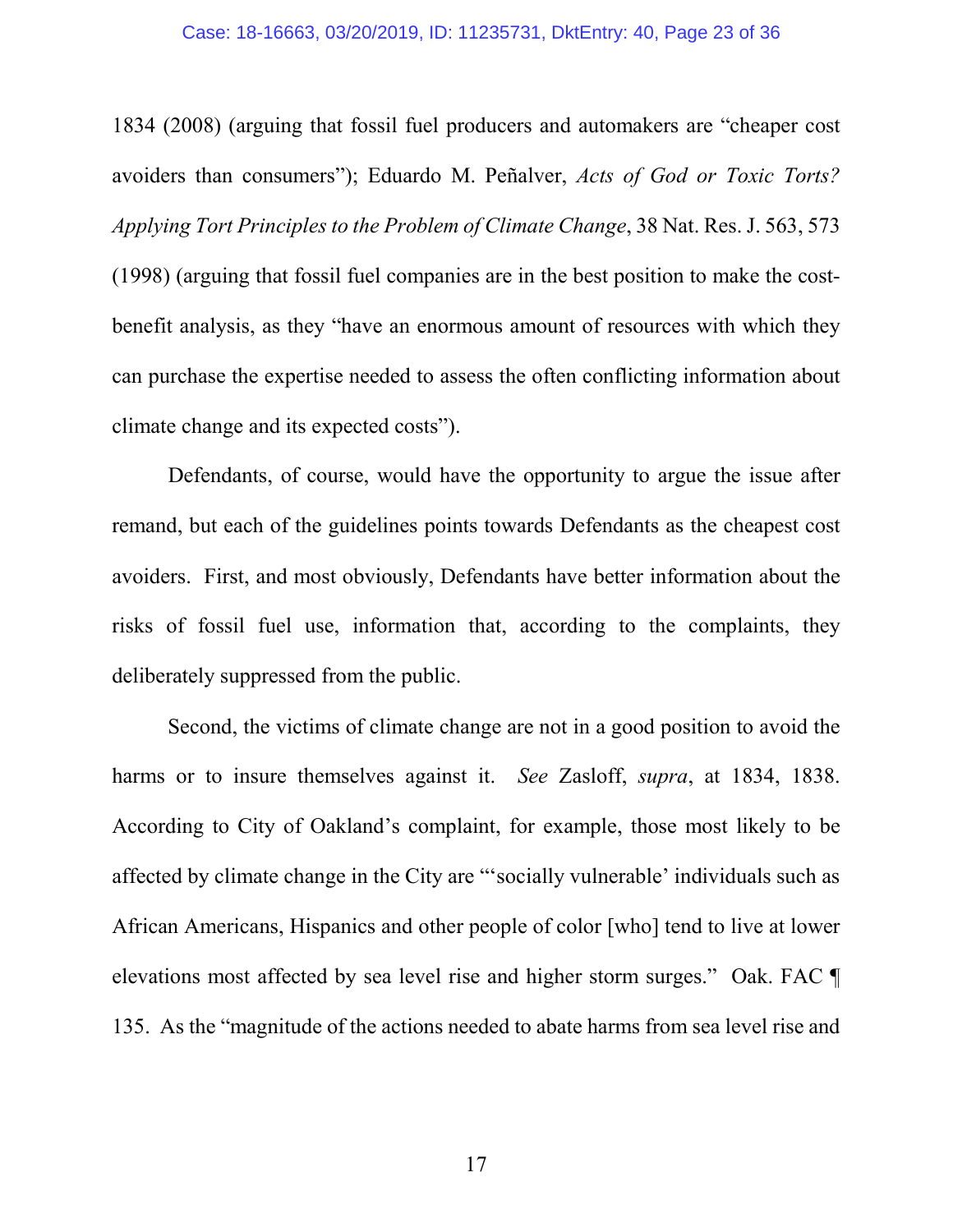the amount of property at risk" increase with "rapidly accelerating sea level rise," the Cities will face increasingly costly adaptation needs. *Id.* ¶ 131.

Third, Defendants can "spread costs to shareholders or consumers," and face lower administrative and transaction costs than the potential victims of climate change, who face collective action barriers to pooling resources and paying Defendants to reduce fossil fuel production. *See generally* Daniel A. Farber, *Adapting to Climate Change: Who Should Pay*, 23 J. Land Use & Envtl. L. 1, 30 (2007) (explaining that fossil fuel polluters are "in a good position to spread the costs to shareholders or consumers"); Zasloff, *supra*, at 1835 ("The point isn't that bribing the defendants is impossible, but rather that it involves far greater transaction costs than the other alternative.").

And fourth, when the costs fall upon the public, "governments will have little choice but to step in, leaving market deterrence unavailable." Zasloff, *supra*, at 1835. Given resource constraints, however, underinvestment in adaptation measures is likely if the costs are born entirely by local governments. *Cf.* S.F. FAC ¶ 134 (explaining that cities need to invest now in long-term "planning, financing, and implementation" so that "abatement of ongoing and future sea level rise harms is done most efficiently").

The Cities, in short, have sued the proper defendants under the proper theory of liability. And they are entitled to make their case under California's public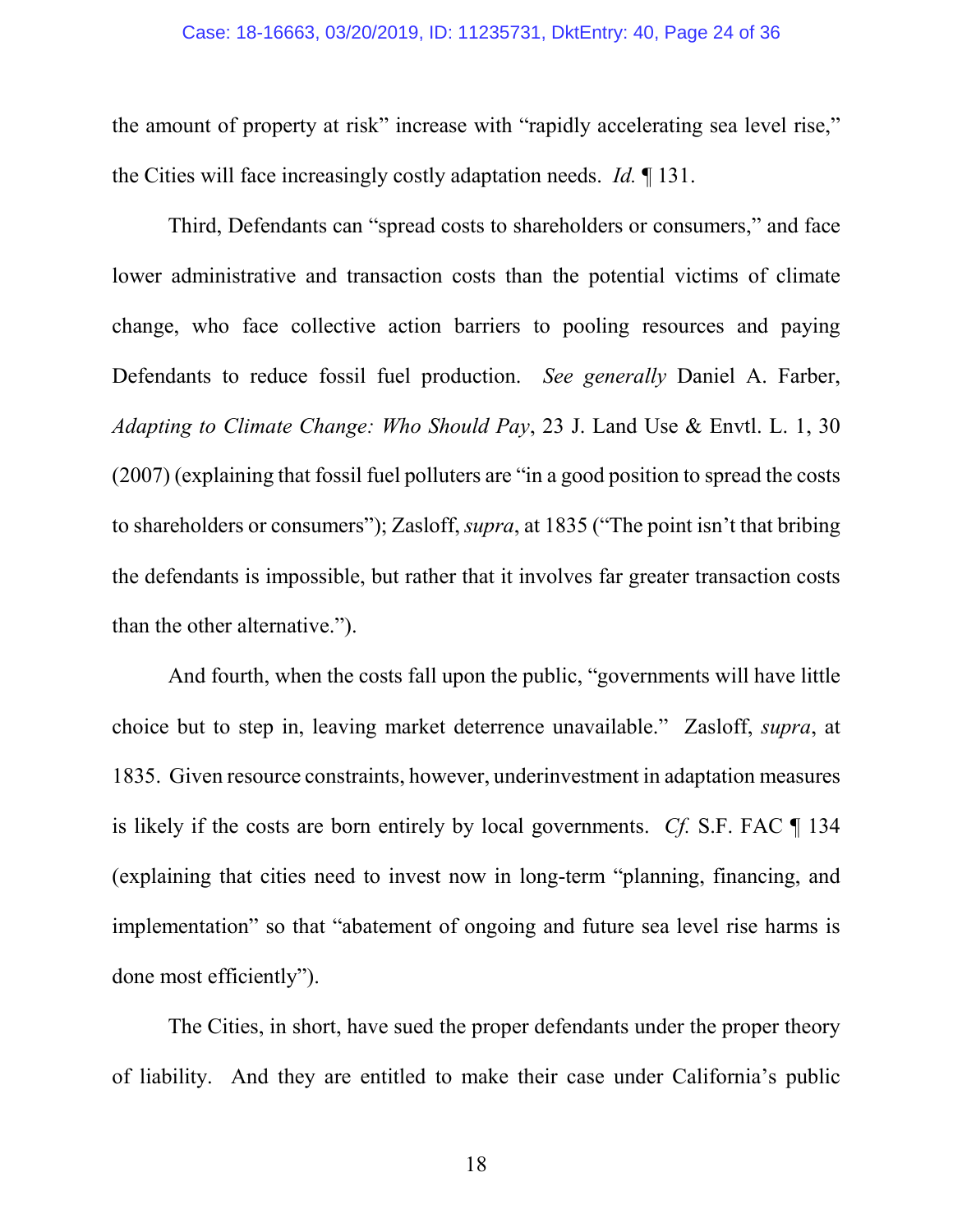nuisance law that basic economic principles support imposition of tort liability upon Defendants as the cheapest cost avoiders.

# <span id="page-24-0"></span>**III. THE DISTRICT COURT ERRED IN REMOVING AND DISMISSING THE CITIES' COMPLAINTS.**

Because the Cities' complaints rest upon well-recognized California public nuisance law, their state law claims should never have been removed from state court. Nor should their suits have been dismissed on the ground that "regulation of the worldwide problem of global warming should be determined by our political branches." D. Ct. Dkt. 283, at 15. The Cities do not seek to shut down Defendants' operations, only to require Defendants to internalize the costs of their wrongful promotion of fossil fuels and thereby to fund the construction of sea walls and other necessary adaptation measures. Nor is causation the hurdle the District Court supposed. Under well-established tort law principles, each Defendant who substantially contributes to a nuisance shares the liability.

#### <span id="page-24-1"></span>**The Cities' Complaints Seek An Established Form Of Relief**   ${\bf A}$ . **Available In State Court.**

The District Court held that the Cities' complaints were removable because they were "necessarily governed by federal common law." D. Ct. Dkt. 134, at 3. This flawed conclusion was based upon its erroneous characterization of the Cities' public nuisance claim as one that "address[es] the national and international geophysical phenomenon of global warming." *Id.* Not so. The Cities' claims are

19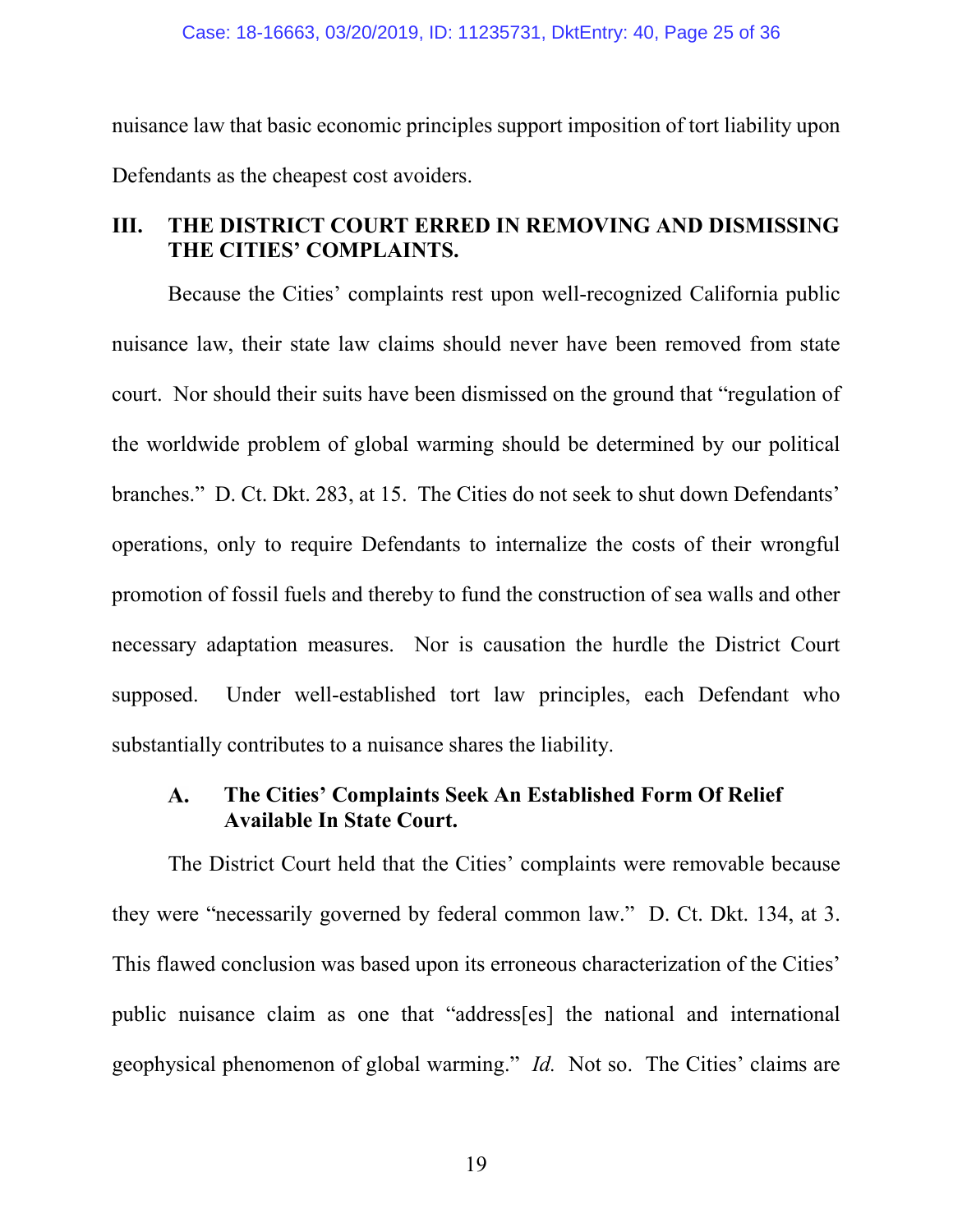### Case: 18-16663, 03/20/2019, ID: 11235731, DktEntry: 40, Page 26 of 36

focused not upon generalized global harm, but rather upon Defendants' wrongful promotion of a hazardous product and the need to abate specific resulting harms in their jurisdictions.

Such well-recognized public nuisance claims under California law do not require a court to regulate greenhouse gas emissions. While fossil fuel emissions are a link in the causal chain between Defendants' allegedly wrongful actions and the Cities' alleged harms, the Cities' public nuisance claims do not seek to hold Defendants liable for those emissions. Instead, the Cities seek to hold Defendants liable for their wrongful promotion that "assisted in the creation" of a hazardous condition. *Santa Clara*, 137 Cal. App. 4th at 306. That is an established form of relief that arises under state law, not federal law.

Contrary to the District Court's conclusion on the merits, moreover, there is no problem of "timing" with the Cities' complaints for an equitable abatement remedy. *See* D. Ct. Dkt. 283, at 8 n.8. The District Court reasoned that the Cities cannot recover because they "have yet to build a seawall or other infrastructure for which they seek reimbursement." *Id.* As the District Court saw it, the Cities are "walking to the pay window before the race is over." *Id.* at 9. But the Cities allege that the race to adapt to rising sea levels began decades ago, when Defendants were wrongfully promoting fossil fuel use while suppressing evidence of its risks.

20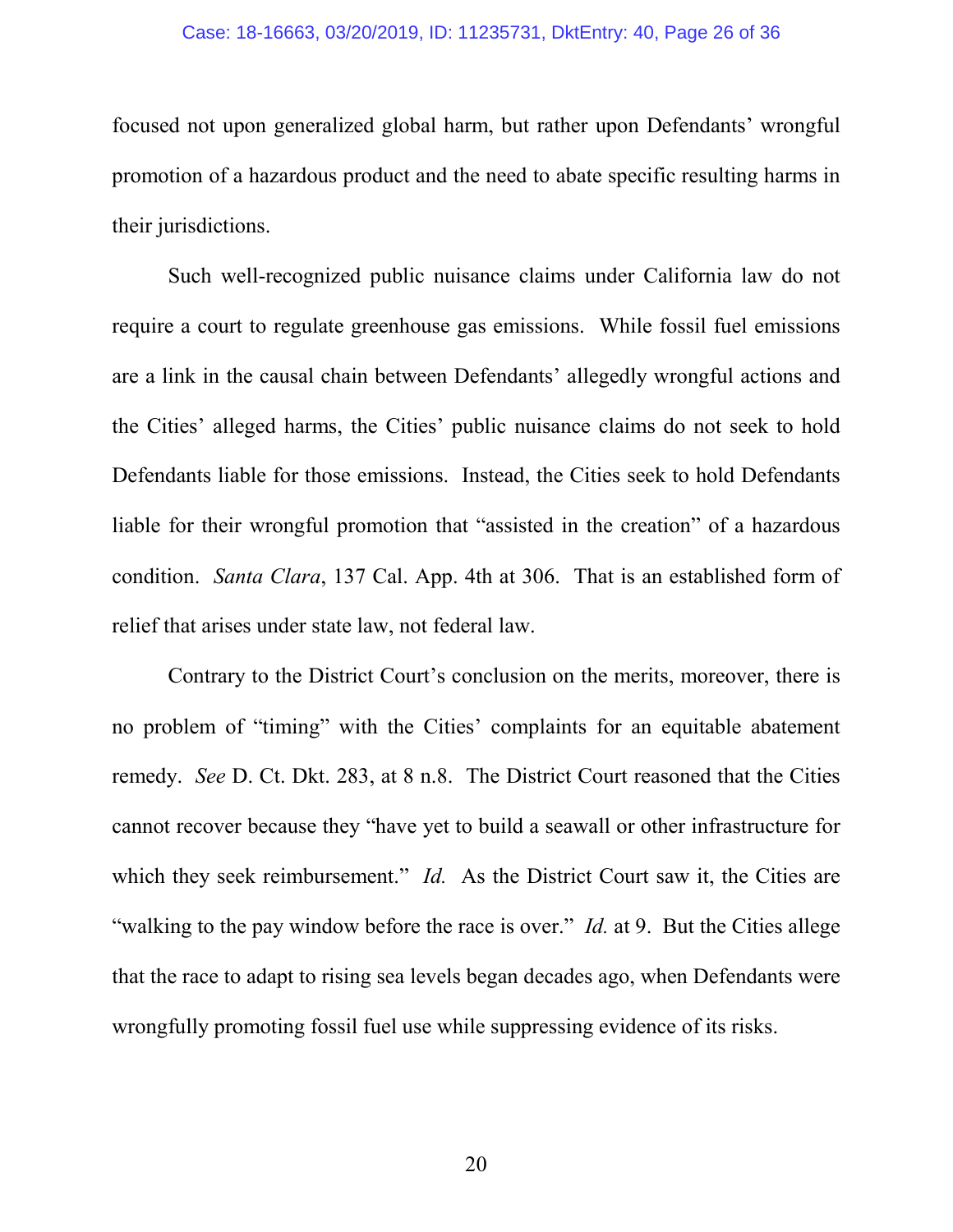The District Court's reasoning rests upon a threadbare view of tort law. Tort law remedies allow not only for ex post compensation, but also for ex ante compensatory relief to fund precautionary actions. *See* Farber, *Basic Compensation*, *supra*, at 1635–36. Under California law, for example, a plaintiff in a toxic tort case may recover forward-looking compensation for future medical monitoring needs. *See Potter v. Firestone Tire & Rubber Co.*, 6 Cal. 4th 965, 1006–07 (1993) (holding that "a reasonably certain need for medical monitoring is an item of damage for which compensation should be allowed"). Such relief does not require a court "to speculate about the probability of future injury," but rather to "ascertain the probability that the far less costly remedy of medical supervision is appropriate." *Id.*  (internal quotations omitted). Similarly here, a remedy would be appropriate to fund forward-looking adaptation measures for which a "reasonably certain need" is proven. Moreover, the Cities have sought a forward-looking remedy in equity, which is flexible enough to accommodate relief where they can demonstrate that adaptation is needed in response to the threat of catastrophic harm.<sup>[4](#page-26-0)</sup>

<span id="page-26-0"></span> <sup>4</sup> Under California public nuisance law, moreover, the Cities may not sue in a representative capacity to "recover . . . any funds that [they have] already expended to remediate a public nuisance." *ConAgra*, 17 Cal. App. 5th at 132; *see Orange Cty. Water Dist. v. The Arnold Eng'g Co.*, 196 Cal. App. 4th 1110, 1125 n.4 (2011) (noting that in action to abate a public nuisance, "public entity may not recover monetary damages").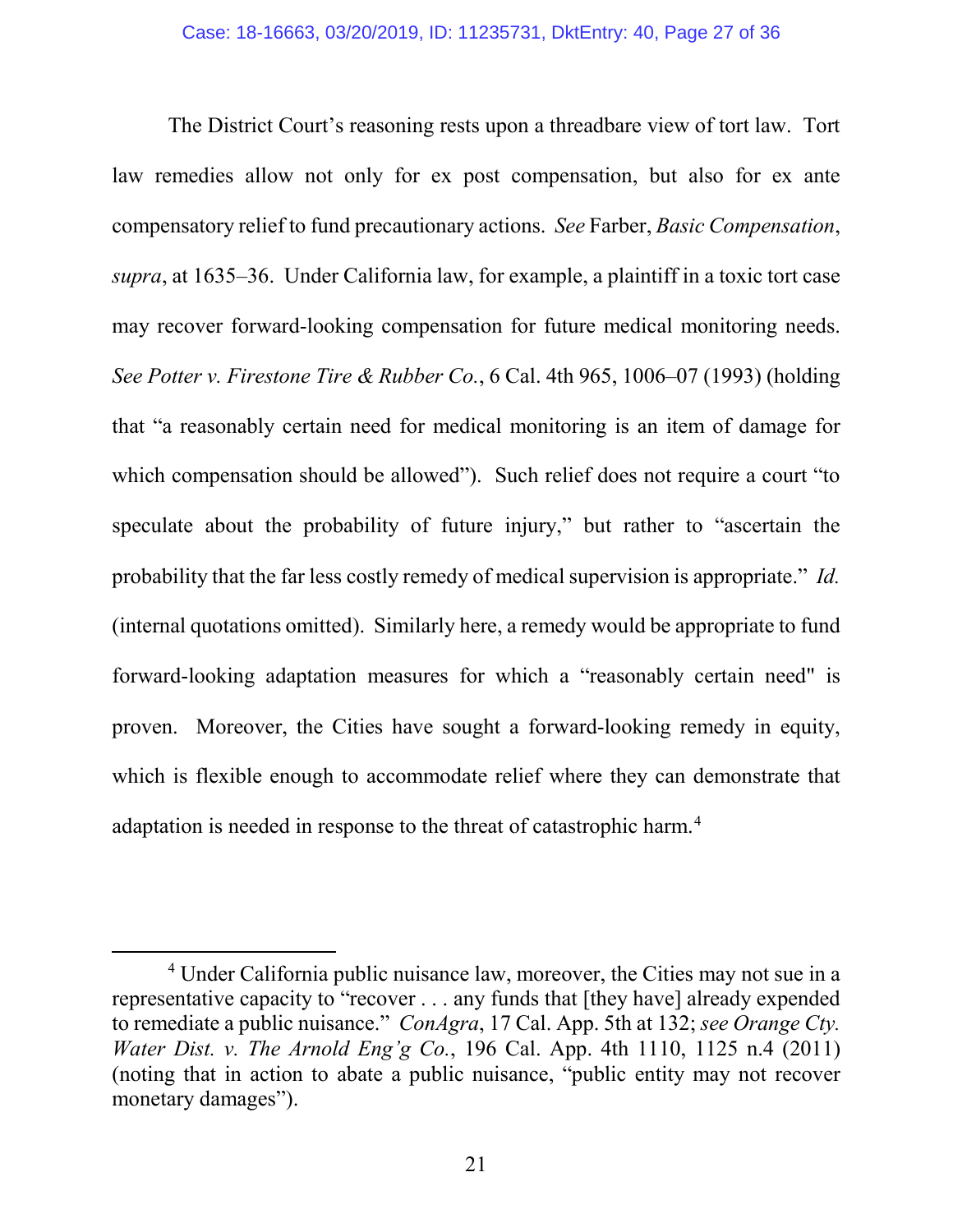#### <span id="page-27-0"></span>**The Cities' Suits Do Not Require The Court To Balance All The B. Costs And Benefits Of Fossil Fuel Use.**

Because the unreasonableness element of nuisance law is focused upon the harm to the plaintiff, not upon the defendant's conduct, the Cities' complaints do not require a court to balance all the costs and benefits of fossil fuel use across the globe. *See Wilson v. S. Cal. Edison Co.*, 21 Cal. App. 5th 786, 804 (2018) (quoting W. Page Keeton et al., *Prosser and Keeton on the Law of Torts* § 88 at 629 (5th ed. 1984) ["Prosser & Keeton"]) ("'[T]he intentional interference with the plaintiff's use of his property can be unreasonable even when the defendant's conduct is reasonable."). No shutdown of Defendants' operations is on the table, only a requirement to internalize the costs imposed on several California coastal cities by Defendants' wrongful promotion of fossil fuels and thereby to fund the construction of sea walls and other necessary adaptation measures. Because Defendants are likely the cheapest cost avoiders here, they are best-equipped to devise strategies to prevent harm, if California courts determine their wrongful conduct caused those harms.

Courts have long provided similar remedies in public nuisance actions, regardless of the utility of defendants' conduct. For example, in the landmark *Boomer* case, the New York Court of Appeals held that the defendant's cement plant created a nuisance by causing air pollution, harming plaintiffs' properties. *Boomer v. Atlantic Cement Co.*, 26 N.Y.2d 219, 225 (1970). Because, however, the economic value of the cement plant substantially outweighed the value of plaintiffs'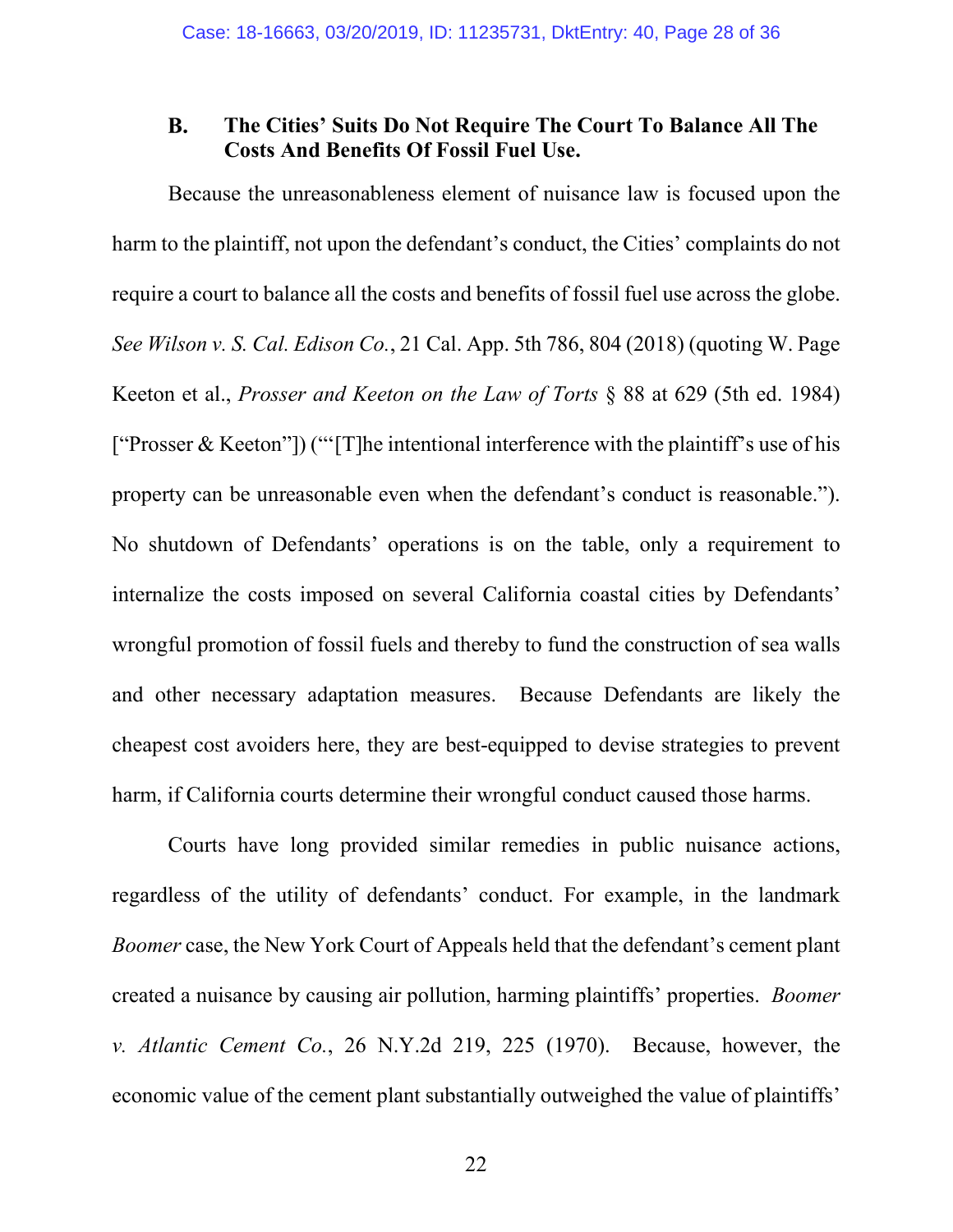### Case: 18-16663, 03/20/2019, ID: 11235731, DktEntry: 40, Page 29 of 36

properties, the court did not permanently enjoin the plant's operation. *Id.* at 225– 26.Instead, it permitted the plant to continue operating as long as the defendant compensated the plaintiffs for their harms, reasoning that this approach "would itself be a reasonable effective spur" to incentivize the defendant "to minimize nuisance." *Id*. at 226.

The Cities here have requested an abatement fund, not a permanent injunction shutting down the Defendants' operations. Providing this equitable remedy does not require a macro cost-benefit analysis of the utility of fossil fuel production. *See*  Frank I. Michelman, *Pollution as a Tort: A Non-Accidental Perspective on Calabresi's Costs*, 80 Yale L.J. 647, 674 (1971). Moreover, such an award is likely to be superior to a permanent injunction where, as here, the alleged nuisance is of "substantial magnitude" and "bargaining [is likely to be] imperfect due to asymmetric information." Kaplow & Shavell, *supra*, at 755. And, as in *Boomer*, it may spur improvements that minimize harm. *See* 26 N.Y.2d at 226.

#### <span id="page-28-0"></span>**The Cities' Complaints Rest Upon Well-Recognized Principles Of**   $\mathbf{C}$ . **Causation In Nuisance Cases.**

If the Cities have their day in court, as California law allows, they can seek to hold Defendants liable for their contributions to the harms that the Cities are suffering, under fundamental tort law principles of causation.

The plaintiff in a public nuisance case need not demonstrate that the defendant's action was the sole but-for cause of the harm to public rights. Thus, the

23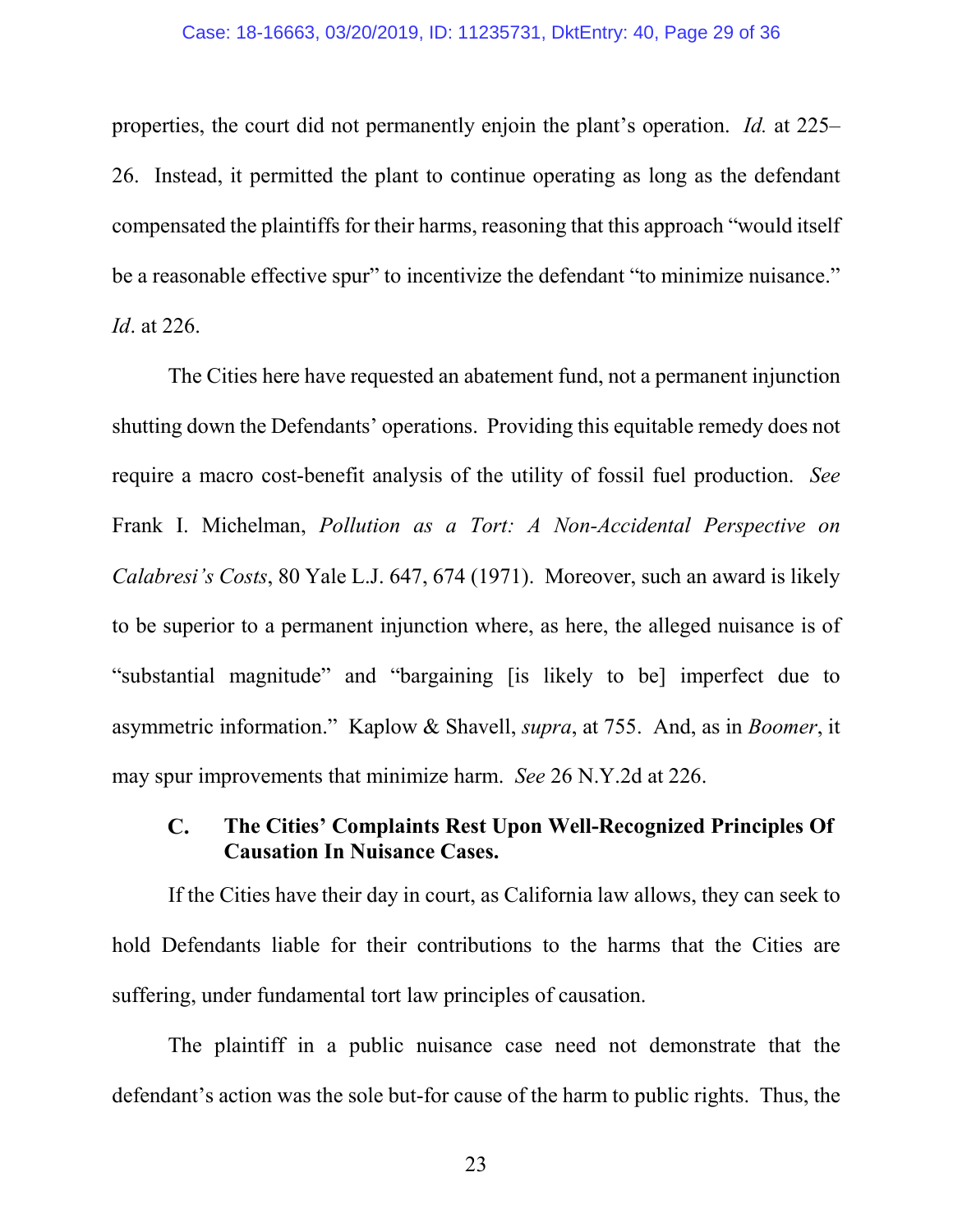District Court was doubly wrong in applying a stringent causation standard to the jurisdictional analysis, not only because it was premature, *see* Cities Br. 52, but also because it was too strict even for the merits stage. In *Gold Run*, the mining company defendant argued that it could not be held liable under the law of public nuisance for harm that arose from its and other mining companies' independent decisions to dump debris into a river, on the theory that "the acts of the defendant cannot be joined with the acts of other mining companies to create a cause of action against the defendant." 66 Cal. at 148. The California Supreme Court rejected this argument, concluding that a court may issue an equitable remedy to abate a public nuisance against "all persons engaged in the commission of the wrongful acts which constitute the nuisance." *Id.* at 149.

It is now well settled that causation in nuisance law does not require proof that a defendant was the sole but-for cause. Rather, as the Restatement (Second) explains, "the fact that other persons contribute to a nuisance is not a bar to the defendant's liability for his own contribution." Restatement (Second) of Torts § 840E (Am. Law Inst. 1979); *see also* Prosser & Keeton, *supra*, § 52 ("A number of courts have held that acts which individually would be innocent may be tortious if they thus combine to cause damage, in cases of pollution."); *Boim v. Holy Land Found. for Relief & Dev.*, 549 F.3d 685, 696–97 (7th Cir. 2008) (quoting Prosser & Keeton, *supra*, § 52, at 354) ("Even if the amount of pollution caused by each party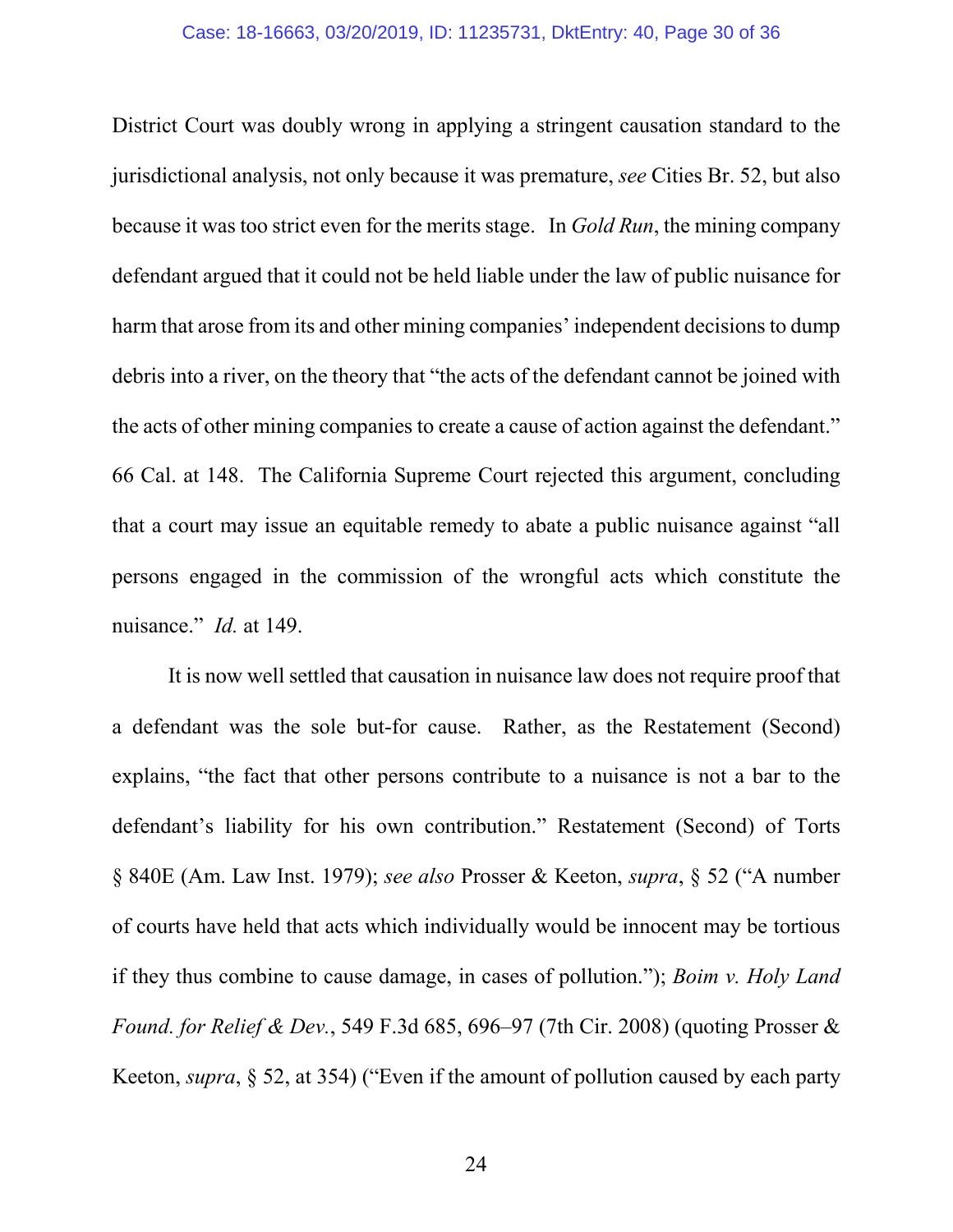### Case: 18-16663, 03/20/2019, ID: 11235731, DktEntry: 40, Page 31 of 36

would be too slight to warrant a finding that any one of them had created a nuisance, . . . 'pollution of a stream to even a slight extent becomes unreasonable . . . when similar pollution by others makes the condition of the stream approach the danger point.'"). To hold otherwise would undermine the public nuisance cause of action in environmental pollution cases, where it has a long history of providing relief to protect public rights. *See, e.g.*, *Gold Run*, 66 Cal. at 149.

As the California Supreme Court has recognized, "advances in science and technology create fungible goods which may harm consumers and which cannot be traced to any specific producer." *Sindell v. Abbott Labs.*, 26 Cal. 3d 588, 610 (1980). California thus eschews a strict but-for causation requirement in some cases, to ensure recovery and efficient deterrence. In recognizing the doctrine of market share liability, for example, the California Supreme Court explained that tort law should aim to place liability upon the cheapest cost avoider in order to "provide an incentive to product safety." *Id.* at 611.

So too here, the Cities argue that Defendants are in the best position to avoid harm. *See supra* pp. 13–18. Under widespread and well-established principles of nuisance law, Defendants may not avoid liability by arguing that none of them were individually the sole but-for cause of the Cities' alleged harms. Rather, where public nuisance liability is premised upon wrongful promotion, a plaintiff may satisfy the causation element by alleging that the defendant's conduct "is a substantial factor in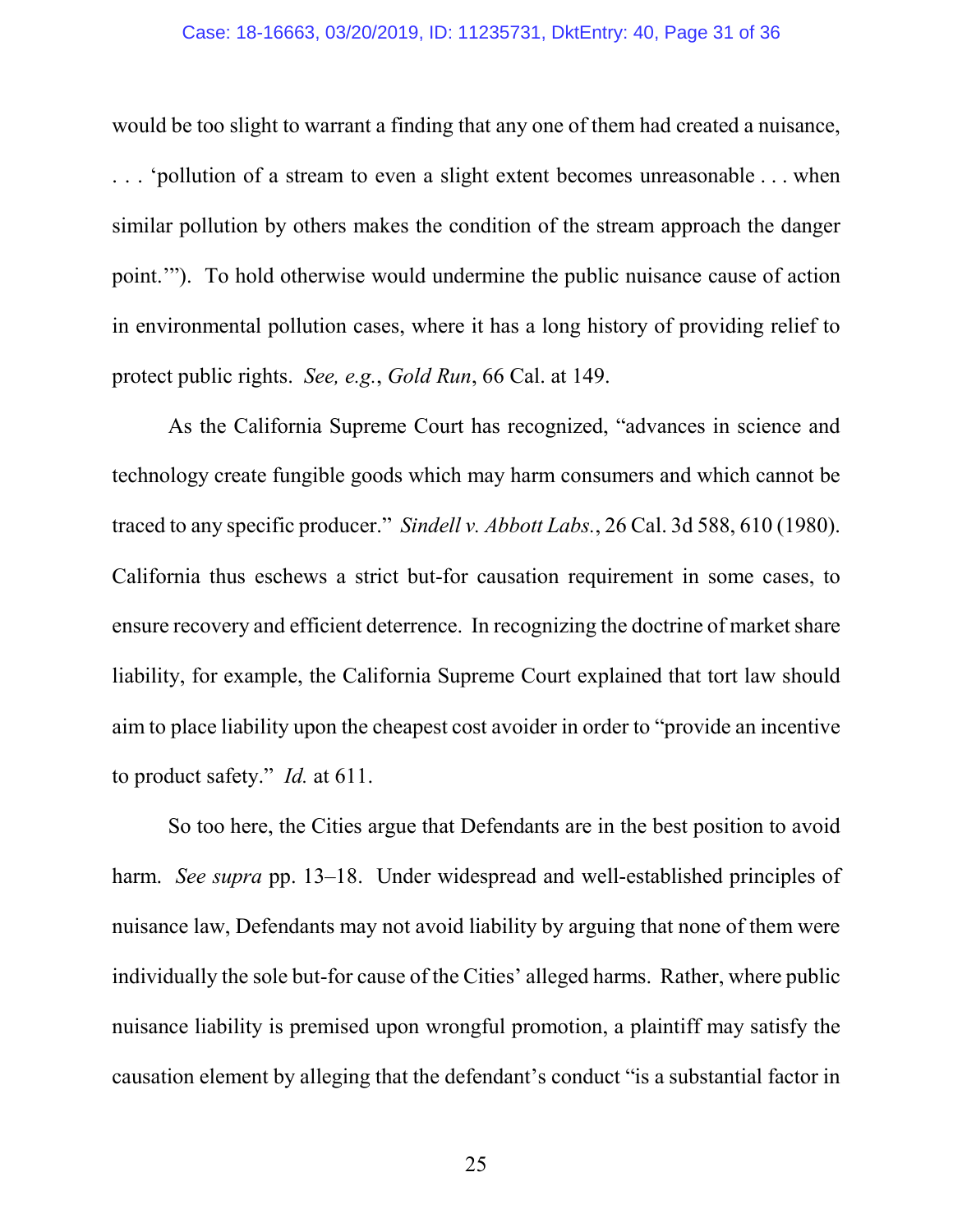bringing about the result." *ConAgra*, 17 Cal. App. 5th at 101. Under this substantial factor test, the Cities need only show that Defendants' "affirmative promotions . . . played at least a 'minor' role in creating the nuisance that now exists." *Id.* at 102. Whether their wrongful promotion "was 'too remote'" from the Cities' alleged harms is "a question of fact for the trial court." *See id.* at 104 (explaining that this question of proximate causation is one for the jury unless there is "undisputed evidence" from which "a court may properly decide that no rational trier of fact could find the needed nexus" (internal quotations omitted)). Causation is therefore fairly pled under California law.

These principles of nuisance law illustrate the wrong turns in the District Court's personal jurisdiction analysis. This Court has a three-pronged test for specific personal jurisdiction. This test requires (1) that the defendant purposefully directed its activities at the forum state, (2) that the plaintiffs' claim "arises out of or relates to the defendant's forum-related activities," and (3) that the exercise of jurisdiction comports with fair play and substantial justice. *Yahoo! Inc. v. La Ligue Contre Le Racisme Et L'Antisemitisme*, 433 F.3d 1199, 1205–06 (9th Cir. 2006).

With respect to the second prong, the District Court wrongly concluded that the Cities had to show, but could not, that their harms from sea level rise would not have occurred but for each of Defendants' independent "*California-related*  activities." D. Ct. Dkt. 287, at 5. But the personal jurisdiction analysis under this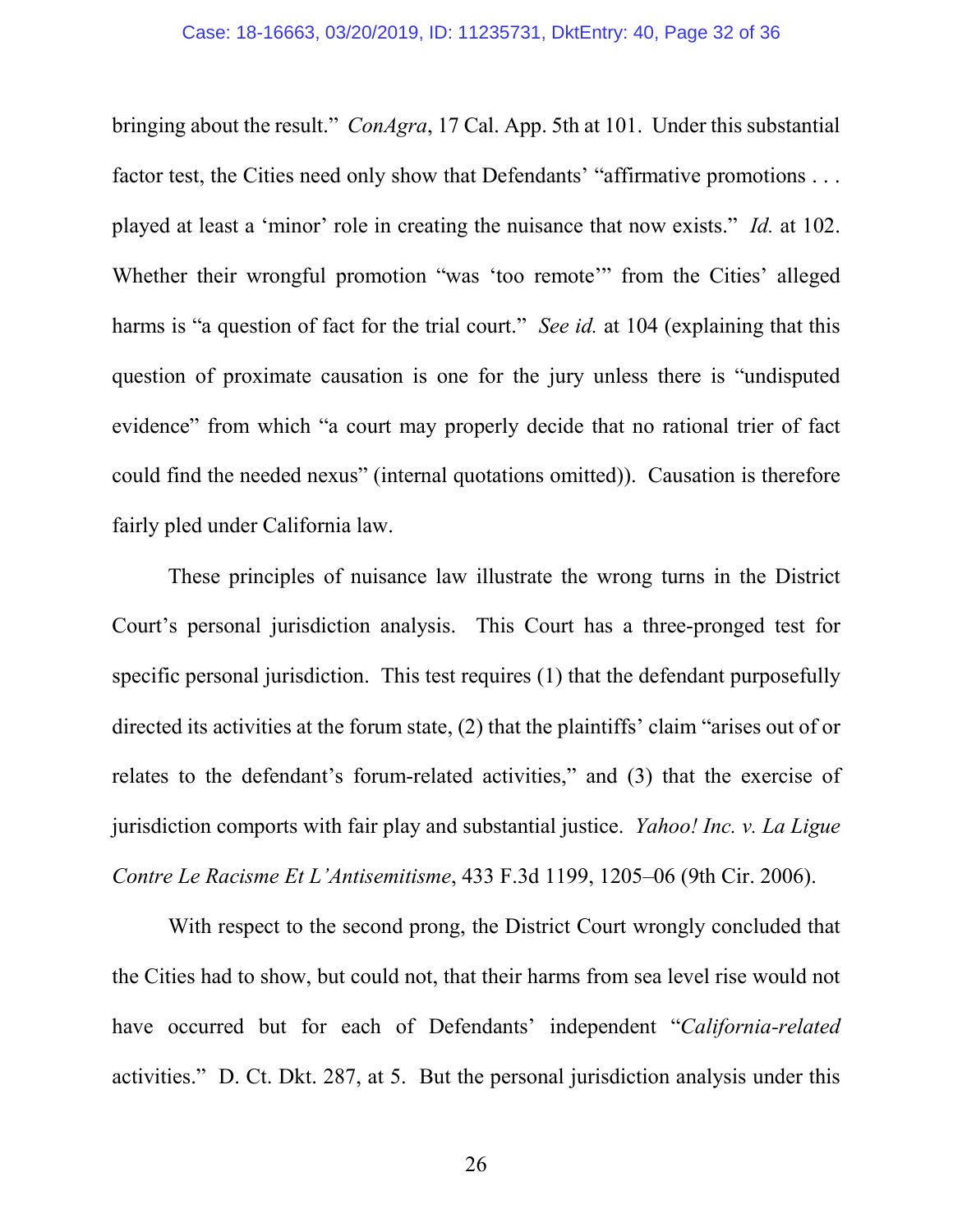test "depends, to a significant degree, on the specific type of tort . . . at issue." *Picot v. Weston*, 780 F.3d 1206, 1214 (9th Cir. 2015) (internal quotation marks omitted). And the specific type of tort at issue in this case—a multidefendant public nuisance claim—does not require proof that each of the defendants are independent, but-for causes of the alleged harms. *See* Cities Br. 57 ("The proper inquiry should have been whether Defendants' purposefully directed conduct led to *increased* sea-level rise and *increased* harms to the local environment and public infrastructure, which is precisely what the People alleged."). The District Court's demanding standard is not consistent with California public nuisance law. And far from presenting a novel innovation of federal common law, unbounded in geographic scope, California's public nuisance law provides a comprehensive framework for evaluating claims like the Cities that seek abatement of local harms.

## **CONCLUSION**

<span id="page-32-0"></span>For the foregoing reasons, the District Court's judgment should be reversed and remanded with instructions to remand the case to state court.

Date: March 20, 2019 Respectfully Submitted,

By: s/ Ruthanne M. Deutsch Ruthanne M. Deutsch Hyland Hunt Deutsch Hunt PLLC

*Attorneys for Amici Law Professors*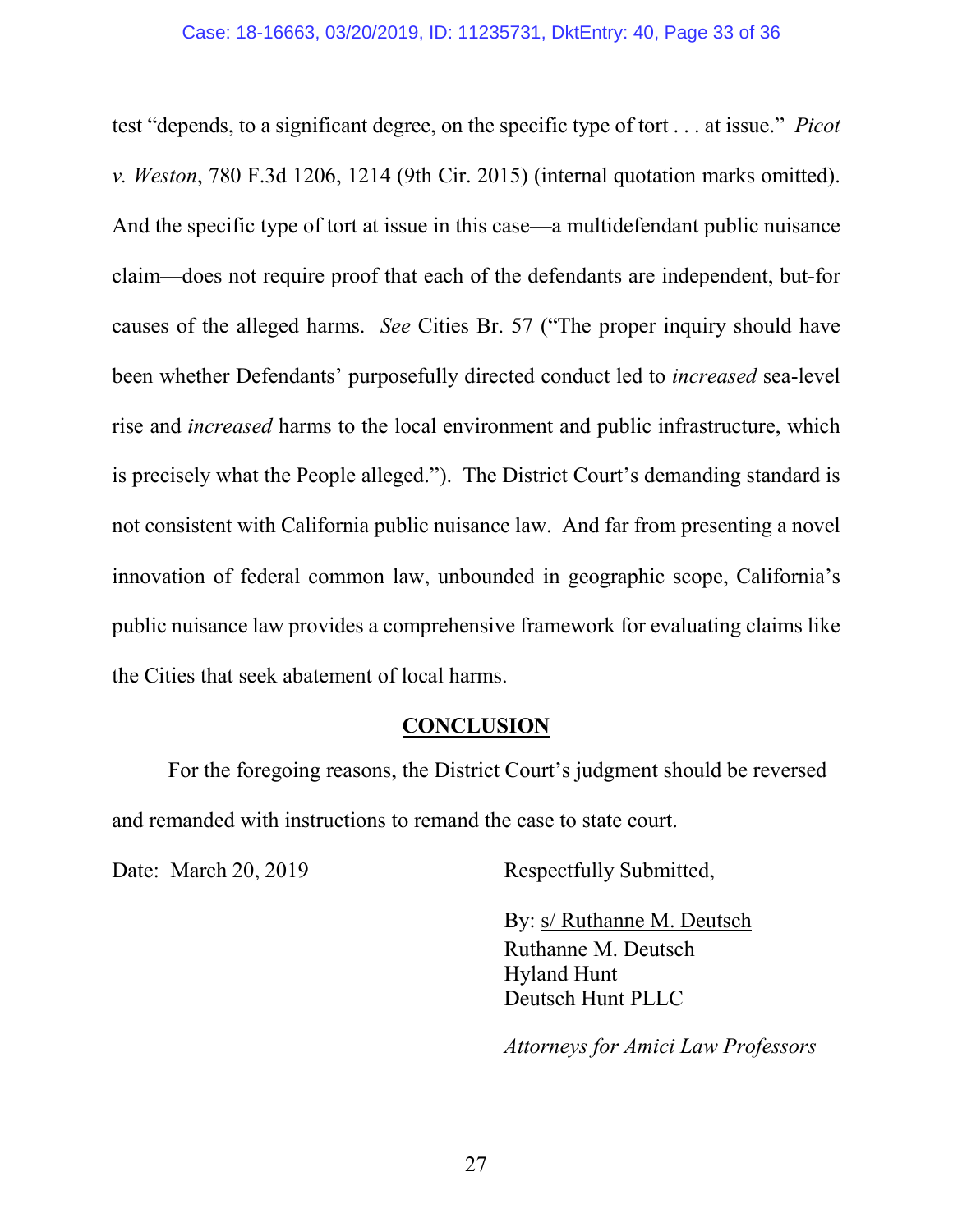## **APPENDIX A**

*Amici* are professors of property law, tort law, and related subjects. Their titles and institutional affiliations are provided for identification purposes only.

Denise E. Antolini, Associate Dean for Academic Affairs and Professor of Law, University of Hawaiʻi at Mānoa William S. Richardson School of Law

Alejandro E. Camacho, Professor of Law, University of California, Irvine School of Law

Robin Kundis Craig, James I. Farr Presidential Endowed Chair of Law, University of Utah S.J. Quinney College of Law

Nestor M. Davidson, Albert A. Walsh Professor of Real Estate, Land Use and Property Law, Fordham Law School

Seth Davis, Professor of Law, University of California, Berkeley School of Law

John C. Dernbach, Commonwealth Professor of Environmental Law and Sustainability, Widener University Commonwealth Law School

Daniel A. Farber, Sho Sato Professor of Law, University of California, Berkeley School of Law

Richard Hildreth, Professor of Law, University of Oregon School of Law

James May, Distinguished Professor of Law, Widener University Delaware Law School

Patrick A. Parenteau, Professor of Law, Vermont Law School

Zygmunt J. B. Plater, Professor of Law, Boston College Law School

Naomi Roht-Arriaza, Albert Abramson Distinguished Professor of Law, University of California Hastings College of Law

David Takacs, Professor of Law and Harry & Lillian Hastings Research Chair, University of California Hastings College of Law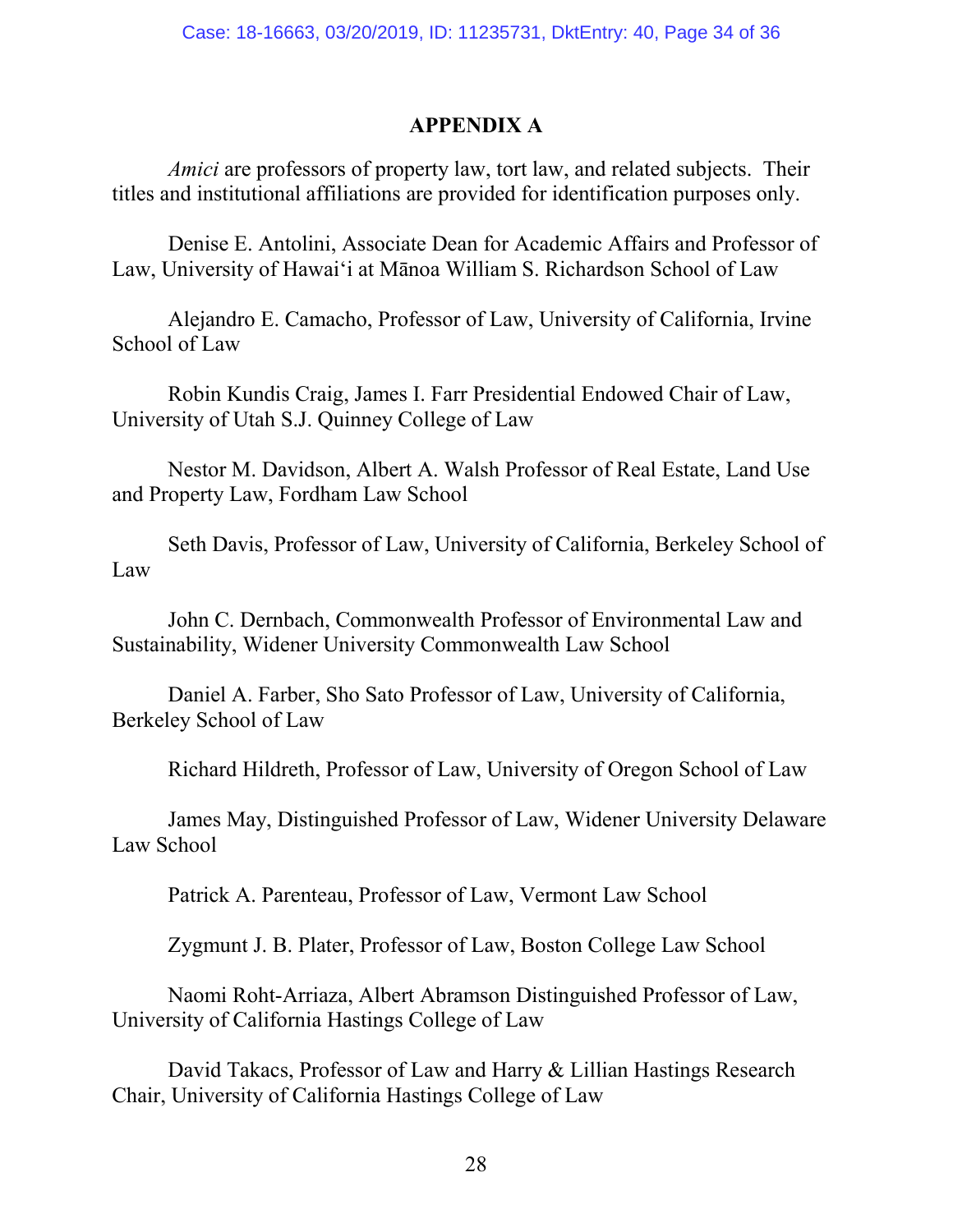### **CERTIFICATE OF COMPLIANCE**

Counsel for *Amici* Law Professors certifies:

1. This brief complies with the type-volume limitation of Federal Rules of Appellate Procedure  $29(a)(5)$  and  $32(a)(7)(B)$  and Ninth Circuit Rule 32-1. This brief contains 6,634 words, excluding the parts of the brief exempted by Federal Rule of Appellate Procedure 32(f).

2. This brief complies with the typeface and typestyle requirements of Federal Rules of Appellate Procedure  $32(a)(5)$  and  $32(a)(6)$ . This brief has been prepared in a proportionally spaced typeface using Microsoft Word in 14-point Times New Roman font.

Date: March 20, 2019 Respectfully Submitted,

By: s/ Ruthanne M. Deutsch Deutsch Hunt PLLC

*Attorney for Amici Law Professors*